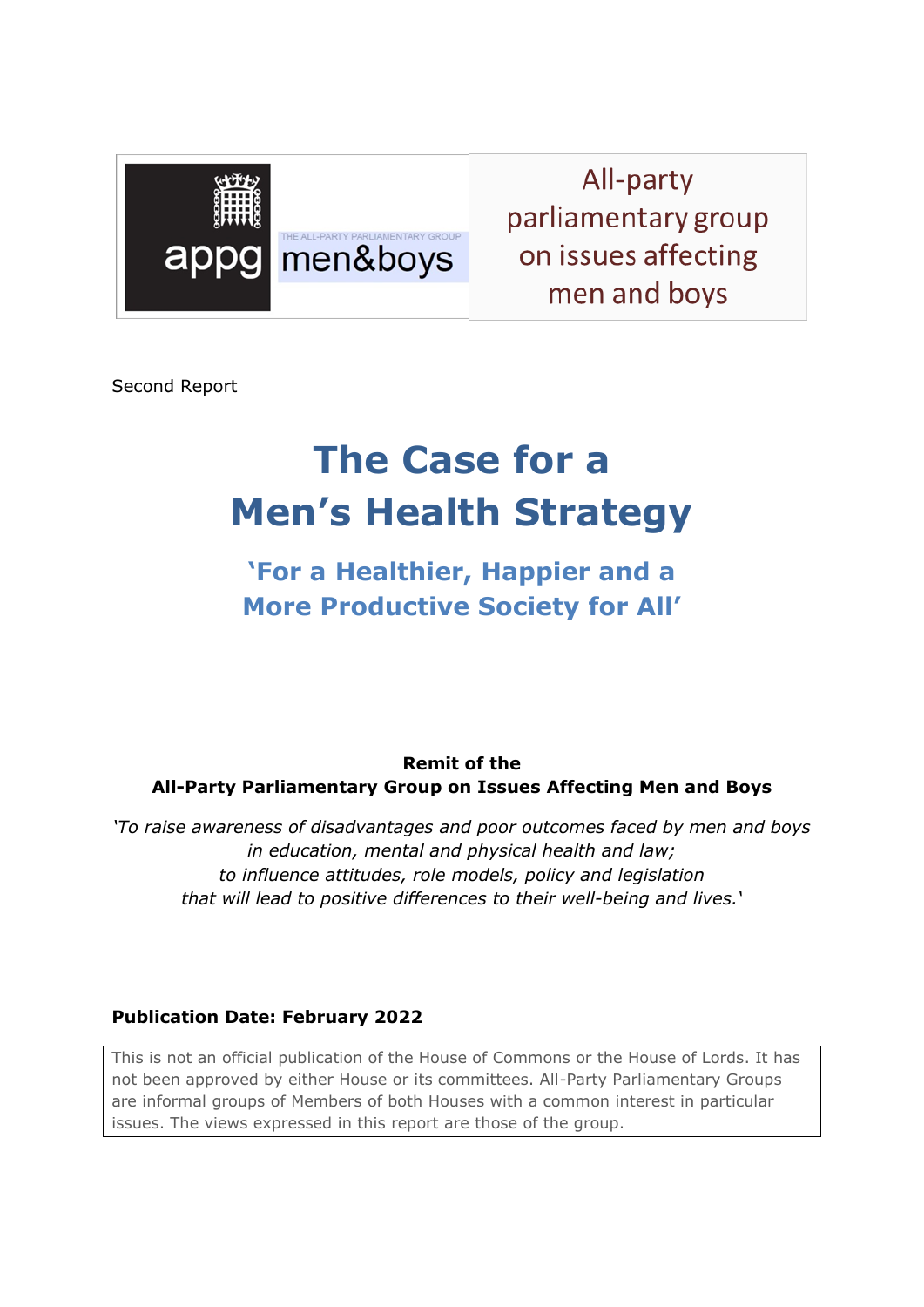# **Contents**



All-party parliamentary group on issues affecting men and boys

| Part 2: The case for a UK Men's Health Strategy 13 |                                                                           |  |  |
|----------------------------------------------------|---------------------------------------------------------------------------|--|--|
|                                                    | (7) The need for an overarching approach and accountability  13           |  |  |
|                                                    |                                                                           |  |  |
|                                                    | (9) Examples of recent and effective community actions on Men's Health 20 |  |  |
|                                                    |                                                                           |  |  |
|                                                    |                                                                           |  |  |
|                                                    |                                                                           |  |  |
|                                                    |                                                                           |  |  |
|                                                    |                                                                           |  |  |
|                                                    |                                                                           |  |  |
|                                                    |                                                                           |  |  |
|                                                    |                                                                           |  |  |
|                                                    |                                                                           |  |  |
|                                                    |                                                                           |  |  |
|                                                    |                                                                           |  |  |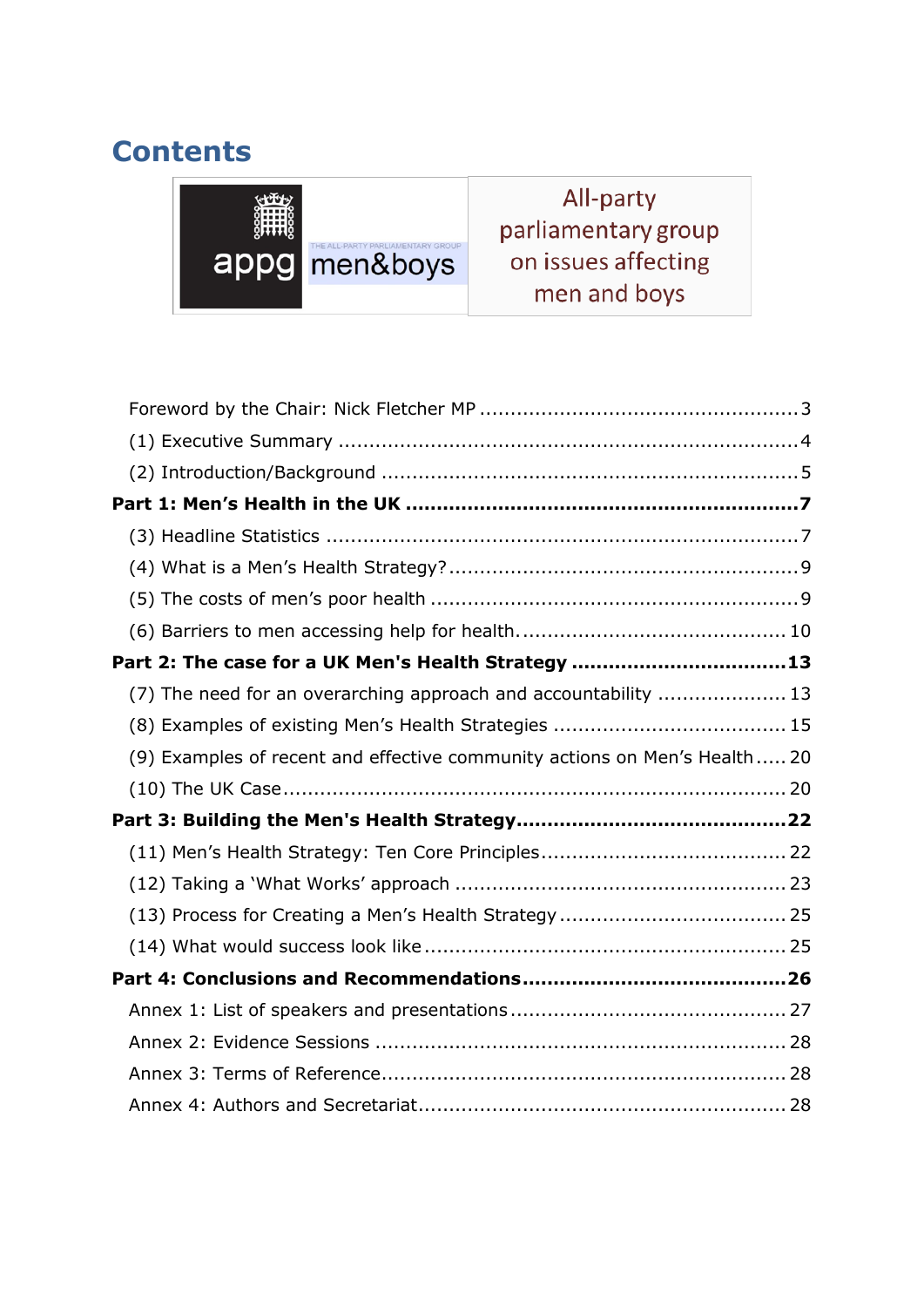### <span id="page-2-0"></span>**Foreword by the Chair: Nick Fletcher MP**

In hearing the evidence from the APPG's first report ('A Boy Today') and from my experience with some of my Don Valley constituents, it struck me that there are serious challenges in men and boy's health – and current national and local approaches and policies are not working. Whether that is in terms of tackling mental health issues such as suicide, health conditions such as cancer or unhealthy lifestyles underpinned by obesity and alcohol.

Continuing one of the key themes from the first report, it also struck me that Parliament, the Government, and health leaders do not seem to coordinate their work on the problems affecting men's health, even though these issues are not improving under the current approach.

Consequently, I think the Government and health leaders should consider the potential benefits of creating an overarching Men's Health Strategy. Not just because there is a Women's Health Strategy (which we support), but more importantly because the evidence suggests that current policies are not working. A Men's Health Strategy is not unusual either, given the number of other countries that have them.

Such a step would not only help men and boys themselves, it would benefit women and girls too – and society as a whole. The mothers who worry about their sons' mental health and the daughters who worry about their dads being struck by prostate cancer understand how everything is linked. We all share our lives and society together.

While a Men's Health Strategy will save money due to its focus on prevention, this is not just an issue about costs and efficiencies. It is about improving the lives of men and boys, and women and girls too – because it is morally the right thing to do. Therefore the case for a Men's Health Strategy when current approaches are not working is a moral case.

I hope and am confident that this report will help move the dial in the right direction and that we start the journey now to creating a Men's Health Strategy.

I would like to place on record the thanks of the APPG to those national and international experts in men's health for the evidence and talks they gave to the APPG and their input into this report.

#### **Nick Fletcher MP (Don Valley)**

Chair of the All-Party Parliamentary Group on Issues Affecting Men and Boys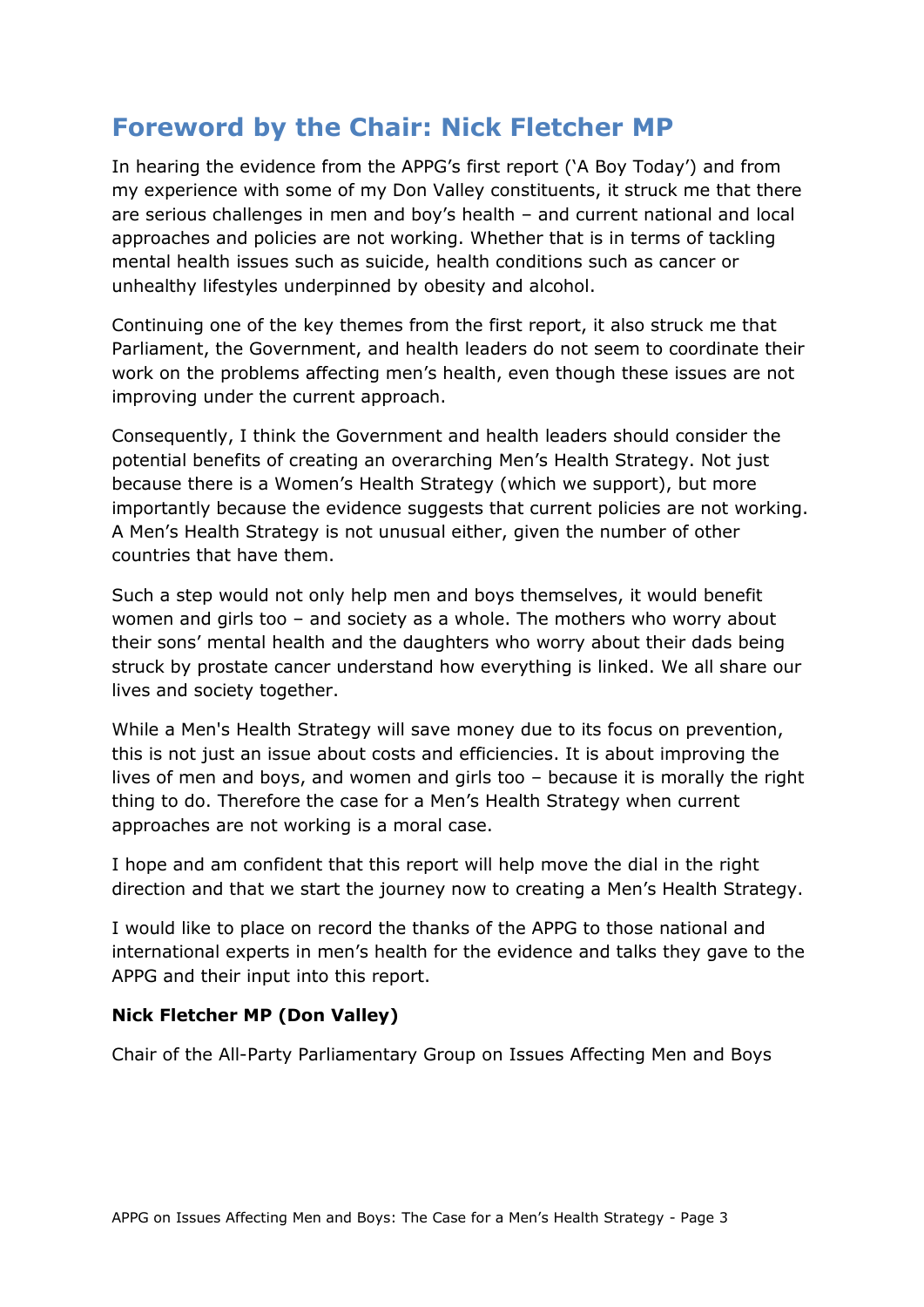# <span id="page-3-0"></span>**(1) Executive Summary**

Following the first APPG Report 'A Boy Today' and the evidence given on men and boys' health, the APPG decided to ask for evidence on the case for a Men's Health Strategy in England. In autumn 2021, the APPG heard from a range of national and international experts (including from those who are involved in men's health strategies at a European, Irish and Australian level).

The APPG found that the case for a Men's Health Strategy was compelling as it would improve the health outcomes of boys and men over their life course. The APPG therefore supports such a course of action.

Presented with expert views, it is clear that a holistic, evidence-based, positive and gender-informed approach to men's health is far more effective than the Government's current disease/condition approach on men's health. The APPG notes that this is not consistent with the Government's approach on women's health as outlined in its recent vision statement (which the APPG supports). It also notes that the Government has produced no evidence that its current approach to men's health is working.

The APPG heard evidence about the core principles of a Men's Health Strategy including the need for a positive 'What Works' approach and one that is built around the needs of men and boys, rather than men and boys having to accept what they are given. The strategy should also focus on prevention, tackling societal stereotypes/barriers and creating a more responsive and integrated health system.

The APPG concludes that a men's health strategy would benefit not just men and boys themselves; it would benefit women and girls who they share their lives and society with. It would also reduce demand/costs on the health system and economic productivity. Essentially a Men's Health Strategy would lead to a 'happier, healthier and more productive society for all'. It is a moral issue, not just a health issue.

The APPG urges the government to start the process for a Men's Health Strategy after the publication of the Women's Health Strategy and for it to be completed by Easter 2023. It should form a key element in the Government's proposed new White Paper on Health Disparities which will tackle the core drivers of inequalities in health outcomes.

The strategy should be founded on the outline of the arguments, principles and process set out by the international and national experts from whom the APPG took evidence. This includes those from the Men's Health Forum who are running a wider campaign for a Men's Health Strategy, a campaign that the APPG supports.

A list of policy recommendations is to be found in Part 4.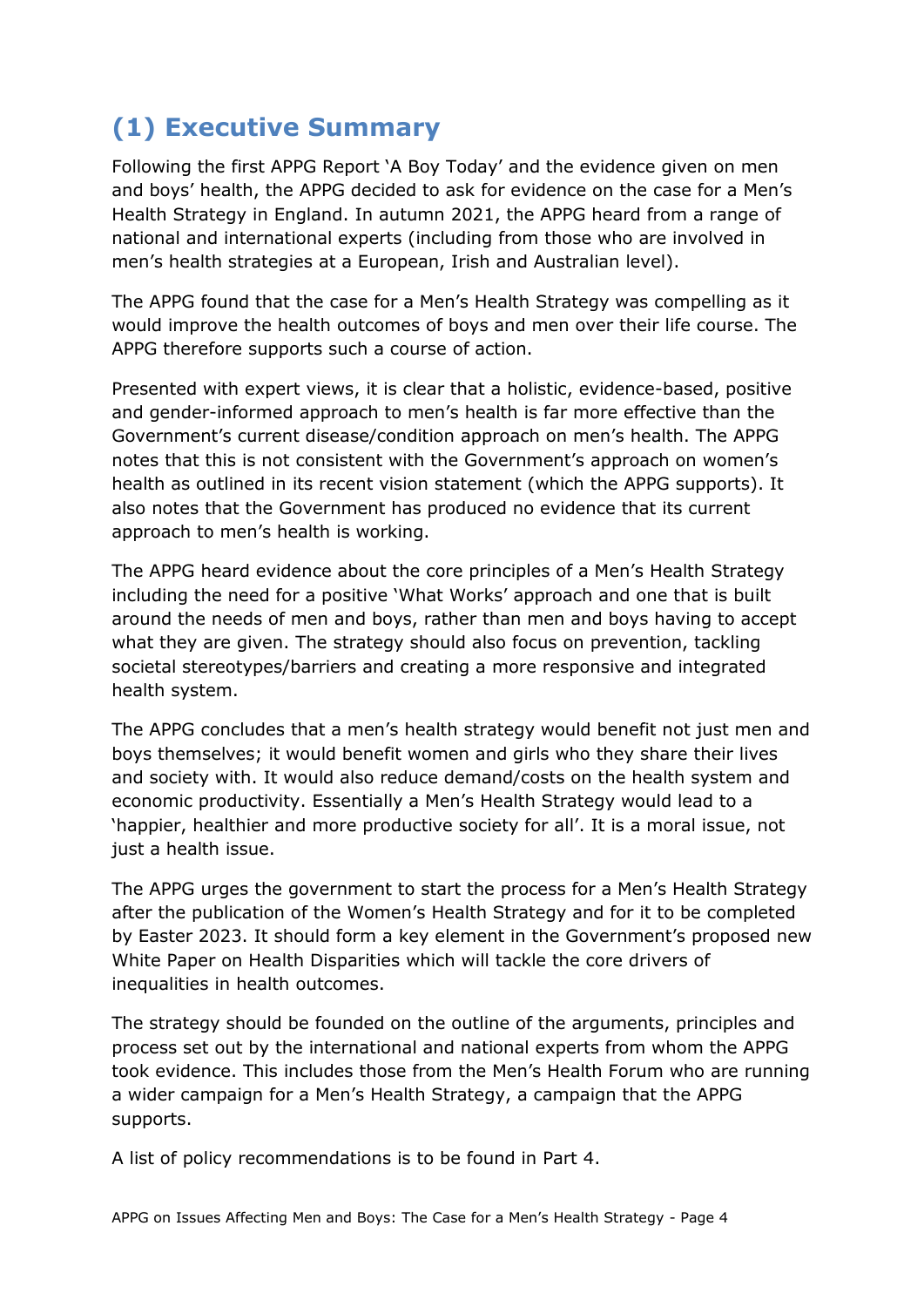# <span id="page-4-0"></span>**(2) Introduction/Background**

A number of the evidence sessions from the first APPG Report `A Boy Today<sup>,1</sup> published in September 2021 centred around the lack of understanding, recognition and action on tackling the physical and mental health needs of men and boys.

Martin Tod (Chief Executive of the Men's Health Forum), spoke about a wide range of issues affecting the health of men such as undiagnosed cardiovascular disease, the high prevalence and death as a result of cancer, the high levels of suicide, and increasing drug and alcohol abuse that are all impacting negatively on men, their families and wider society.

Natasha Devon MBE (founder of the Mental Health Media Charter) also spoke about the need for policymakers and the health and social care system to stop making mistakes in their thinking and approaches regarding boys' and male mental health. These included avoiding victim blaming, taking mental health support to where men are/go and assumption about there being higher rates of mental health issues in girls than boys.

Several of our evidence speakers called for an overarching and holistic Men's Health Strategy akin to those in other countries. The Government has also taken this approach in the creation of a Women's Health Strategy, which we wholeheartedly endorse<sup>2</sup>. The latter has been subject to a consultation, a vision statement and a planned published strategy being issued in early 2022.

In 2019, the Women and Equalities Committee held an inquiry on the mental health of men and boys<sup>3</sup> and whilst the 2019 General Election truncated the inquiry, one of the recommendations the committee made to the Government was: *"The Department of Health and Social Care should give serious consideration to creating and implementing a National Men's Health Strategy, like those launched in Ireland and Australia.*"

The UK Government has<sup>4</sup> not yet been persuaded on the need for a Men's Health Strategy because it believes men's health can be better addressed through a

 $3$  The Women and Equalities Committee inquiry into the mental health of men and boys. 'Letter to Minsters', October 2019:<https://bit.ly/33b7w5o>

<sup>4</sup> Links to three questions and answers from Parliament:

-

[https://questions-statements.parliament.uk/written-questions/detail/2021-07-15/33875](https://questions-statements.parliament.uk/written-questions/detail/2021-07-15/33875%20/)  <https://questions-statements.parliament.uk/written-questions/detail/2021-06-28/23152> [https://questions-statements.parliament.uk/written-questions/detail/2021-04-](https://questions-statements.parliament.uk/written-questions/detail/2021-04-21/HL15156) [21/HL15156](https://questions-statements.parliament.uk/written-questions/detail/2021-04-21/HL15156)

<sup>&</sup>lt;sup>1</sup> APPG Report 'A Boy Today', September 2021:<https://equi-law.uk/boy-today/>

<sup>&</sup>lt;sup>2</sup> Department for Health and Social Care, 'Our Vision for the Women's Health Strategy for England', December 2021:<https://bit.ly/33gSGKU>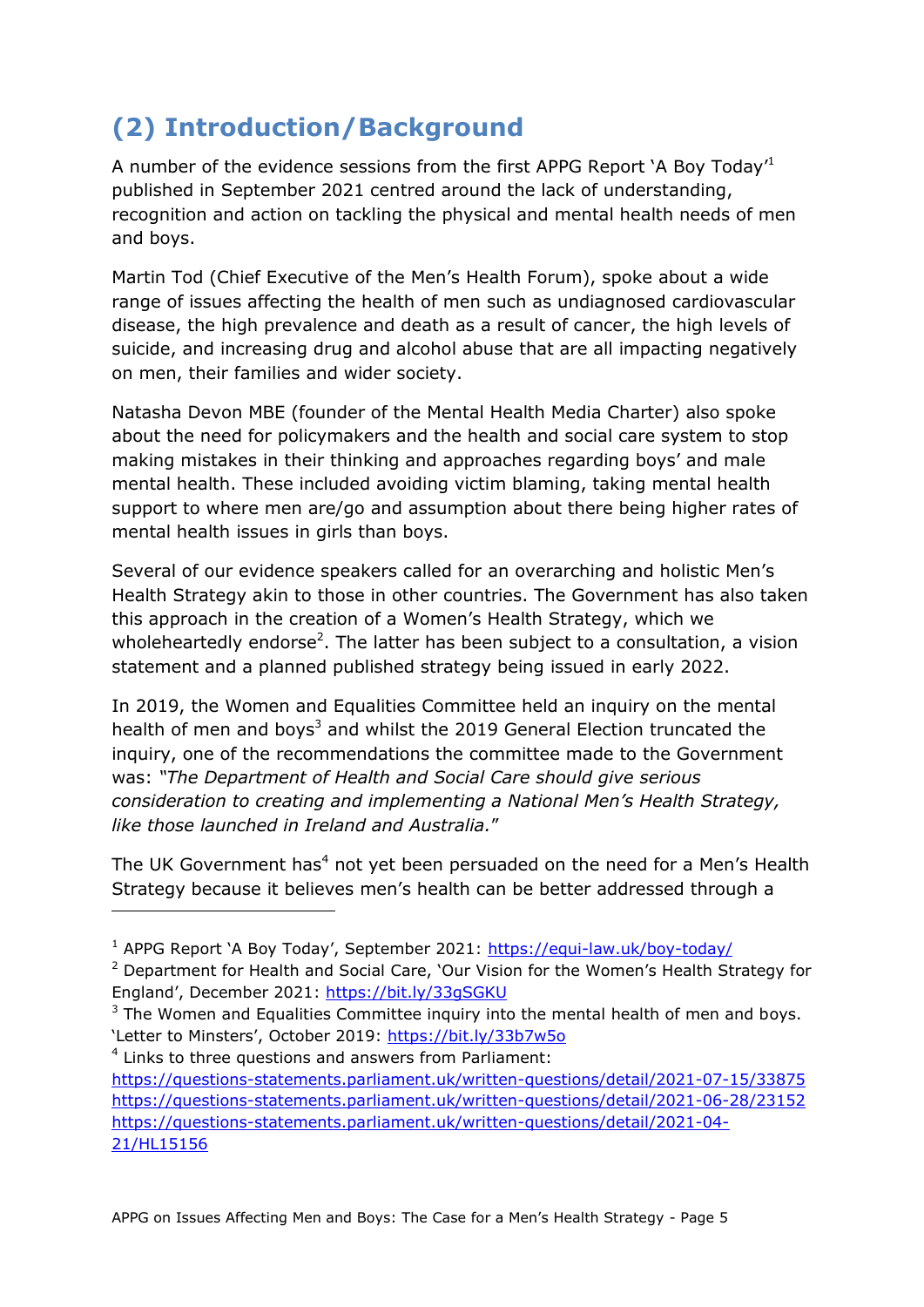disease/conditions-based-approach, a policy approach it has not adopted for its Women's Health Strategy. It is noteworthy that the Government has not produced any evidence that its current approach to men's health is working and improving the health outcomes for boys and men.

The APPG therefore decided (see Annex 1 for Terms of Reference) to hear evidence from a range of UK and international men's health experts on the case for the UK Government to create a Men's Health Strategy for England\*. This would include the key overarching themes it should cover, its core principles/approach and the process for creating a strategy. This would form the basis of the conclusions and recommendations of the APPG to the Government, policy makers and the wider health system in England.

On a final note, since the APPG heard evidence from national and international experts, the Government in its 'Levelling Up the United Kingdom' policy paper<sup>5</sup> that it will "*set out a strategy to tackle the core drivers of inequalities in health outcomes in a new White Paper on Health Disparities in England in 2022*." A Men's Health Strategy should form one of the key drivers in achieving this White Paper's aims.

\* Due to devolution, health policy is devolved to the Scottish Government, Welsh Government and Northern Ireland Executive, however, the APPG's intention is that the evidence could also be used for consideration in those three nations too.

-

<sup>&</sup>lt;sup>5</sup> UK Government (2022), 'Levelling Up the United Kingdom':<https://bit.ly/3HuBhgW>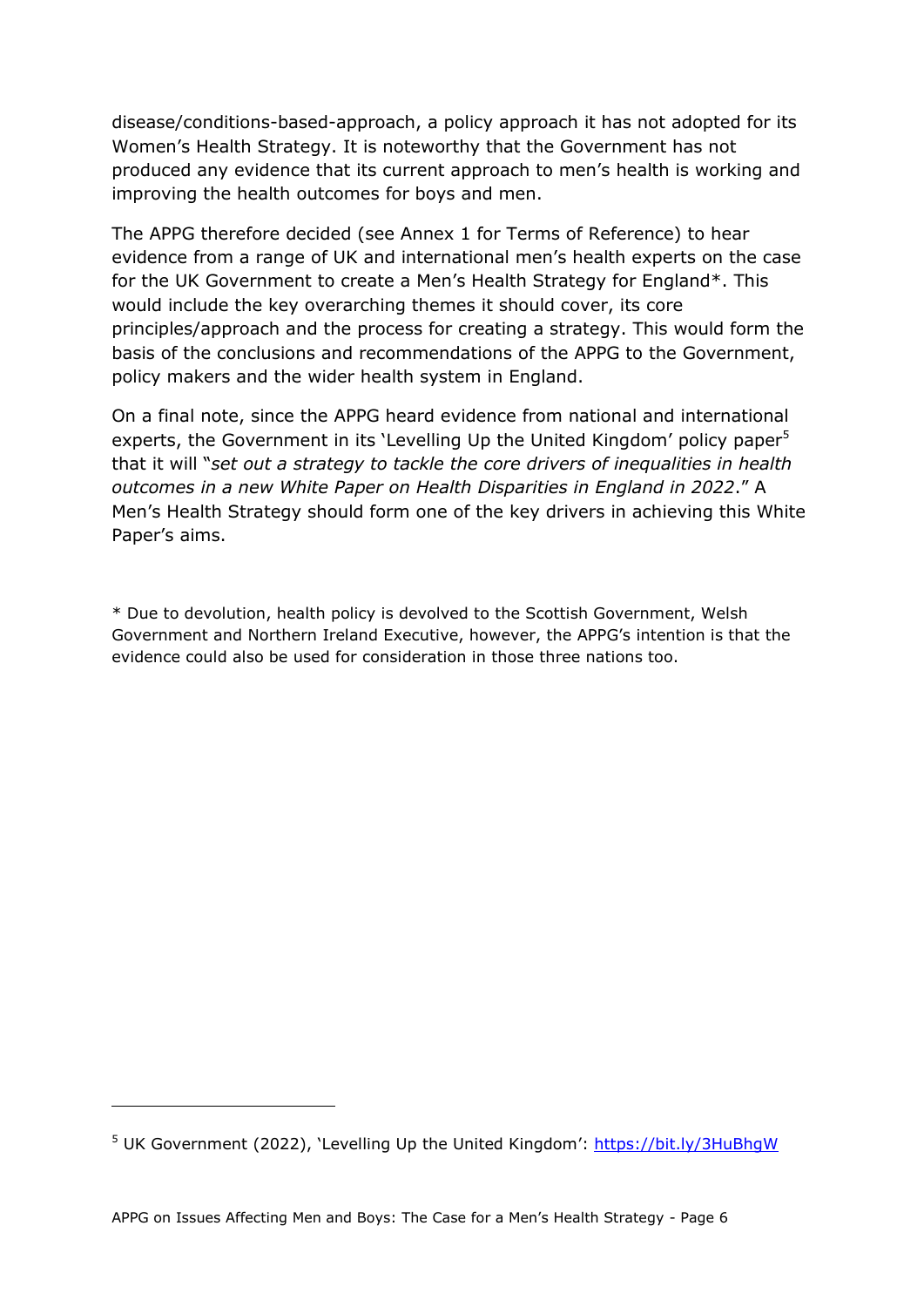# <span id="page-6-0"></span>**Part 1: Men's Health in the UK**

# <span id="page-6-1"></span>**(3) Headline Statistics**

-

The following is a list of key statistics about men's health which have long been known, but with little male-focused action by Government or the NHS. (References for women's health are solely provided for context and understanding.)

- 1) In 2020, 4,500 men in England, Wales $6$  and Scotland<sup>7</sup> took their own lives. With 2019 figures from Northern Ireland  $(157)^8$ , this is the equivalent of 13 per day. Men make up 75% of all death by suicide and it is the biggest cause of male death under 50;
- 2) In 2019, 32,304 men in England die prematurely from heart disease  $(18,837 \text{ women})$ ;<sup>9</sup>
- 3) In 2018, 88,959 men in the UK died of cancer (77,778 women) and their survival rates are lower than women;<sup>10</sup>
- 4) Between March 2020 and November 2021, 93,665 men died due to Covid-19 (77,990 women)<sup>11</sup>. Men made up a higher portion of Covid mortality rates. For working age men there were 31 deaths per 100,000 compared with equivalent female death rates of 17 per 100,000, respectively;
- 5) On average, around 11,900 men die from prostate cancer every year (2016-2018 average, the most recent figures available)<sup>12</sup>. This is 32 per day, one every 45 minutes – up from 11,307 in 2014;
- 6) 9.6% of men have Type 1 or Type 2 diabetes (7.6% of women).<sup>13</sup>

<sup>&</sup>lt;sup>6</sup> Office for National Statistics, 'Suicides in England and Wales', September 2021: <https://bit.ly/3f35Xcm>

 $<sup>7</sup>$  Public Health Scotland, 'Suicide statistics for Scotland', August 2021:</sup> <https://bit.ly/3q4qiEy>

<sup>8</sup> Northern Ireland Statistics and Research Agency, 'Suicide Statistics 2019', April 2021: <https://bit.ly/3eY8R1Z>

 $9$  Office for National Statistics, 'Ischaemic heart diseases deaths including comorbidities, England and Wales', May 2021: <https://bit.ly/34vLZ8g>

 $10$  Cancer Research UK, 'Cancer mortality for all cancers combined', visited 7/1/22: <https://bit.ly/3t6InUf>

<sup>&</sup>lt;sup>11</sup> Office for National Statistics, 'Deaths involving COVID-19 by month of registration', December 2021:<https://bit.ly/3zCG5gR>

<sup>&</sup>lt;sup>12</sup> Cancer Research UK, 'Prostate cancer statistics', visited 7/1/22<https://bit.ly/3rfoKXV>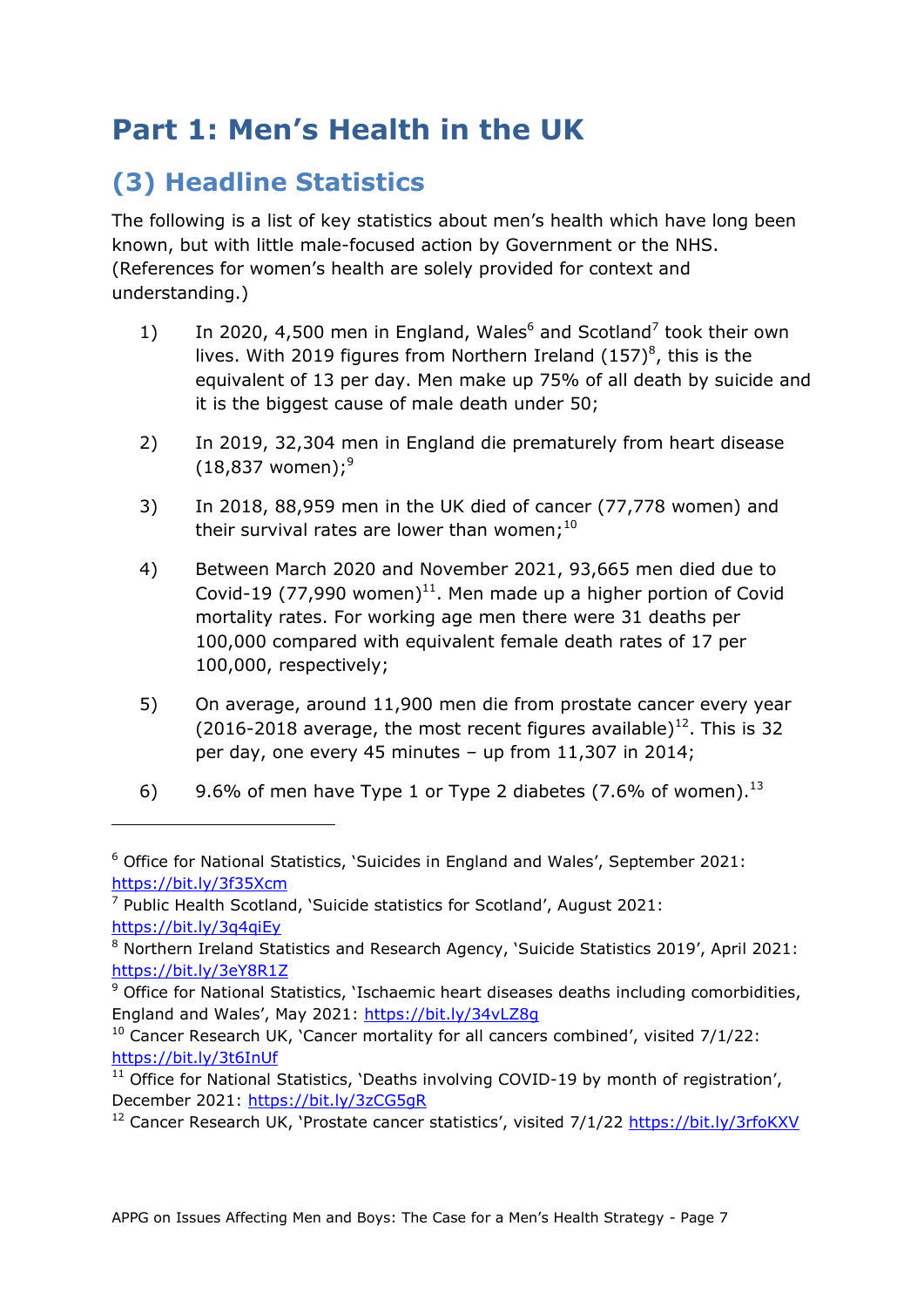- 7) The male rate of major amputations is 10.5/10,000 and has been rising  $(4.9/100,000$  for women);<sup>14</sup>
- 8) 5,957 men suffered alcohol-related deaths in 2020 across the UK (3,017 women) and the rates are increasing (19 per 100,000 men and 9.2 per 100,000 women);<sup>15</sup>
- 9) 676,000 years of life lost every year in the working age male population in England and Wales (16-64), mostly through avoidable premature mortality and 19% of UK male deaths – around one in five – were before the age of 65;<sup>16</sup>
- 10) Men in the London Borough of Kensington and Chelsea now live 27 years longer than those in Blackpool: a seven-year increase on the life expectancy age gap calculated two years earlier;<sup>17</sup>
- 11) In September 2021, the ONS reported the first decline in male life expectancy since the  $1980$ s;<sup>18</sup>
- 12) By 2048 the number of men over the age of 75 years will have doubled to over 4.6m from 2.3m in 2018. With nearly 29% of the male population over the age of 60 years, only 54.6% of men will be aged 15-59 years – placing a heavy burden on the working age population if premature deaths and high rates of chronic ill-health continue;<sup>19</sup>
- 13) Among adults 16 and over, 68% of men and 60% of women were overweight or obese, with only 34% of men aged 25-34 years normal weight, compared to 44% of females.<sup>20</sup>

-

<sup>20</sup> House of Commons, 'Obesity Briefing', January 2021: <https://bit.ly/3qZrwQC>

<sup>&</sup>lt;sup>13</sup> Peter Baker, 'One In Ten: The Male Diabetes Crisis,' 21 November 2017: <https://bit.ly/3n7MU59>

 $14$  Department of Health and Social Care, 'Preventing amputations major concern as diabetes numbers rise', April 2019: <https://bit.ly/3JRyno4>

<sup>&</sup>lt;sup>15</sup> Office for National Statistics, 'Causes of death - Alcohol-specific deaths in the UK', December 2021:<https://bit.ly/3f0kHZD>

<sup>&</sup>lt;sup>16</sup> Office for National Statistics, 'Deaths registered in England and Wales,' September 2021:<https://bit.ly/3HAeBeO> and also see Men's Health Forum, 'Levelling Up Men's Health', November 2021:<https://bit.ly/3t6pvVJ>

 $17$  Imperial College London, 'Life expectancy declining in many English communities even before pandemic', October 2021:<https://bit.ly/3ufY4Jo>

 $18$  Office for National Statistics, 'National life tables – life expectancy in the UK: 2018 to 2020', September 2021: <https://bit.ly/3t7JmUm>

<sup>19</sup> ONS (2019), '2018-based National Population Projections': <https://bit.ly/3ujVxxT>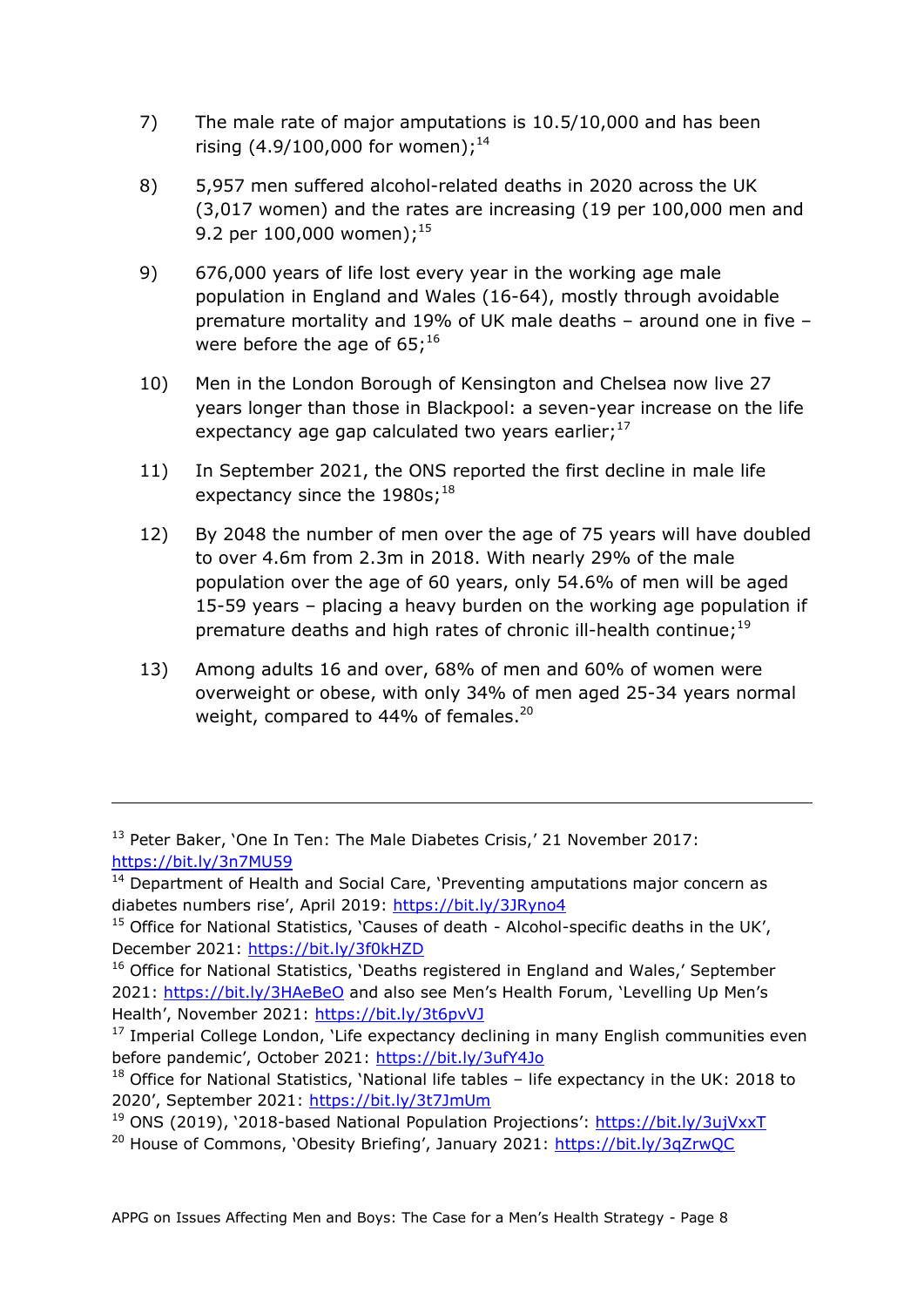# <span id="page-8-0"></span>**(4) What is a Men's Health Strategy?**

A Men's Health Strategy means taking a holistic, evidence-based, positive and gender-informed approach to men's health across their life course.

The strategy would look to address and help prevent the range of underlying causes and barriers that have a negative impact on men's health.

It should have a focus on prevention, tackling societal negative stereotypes/barriers and creating a more responsive and integrated health system. The latter would also work better for women too (through the proposed women's health strategy).

On hearing the compelling evidence the APPG believes that the overarching aim of a Men's Health Strategy should be simple: **To improve the health of all men and boys throughout their life course**.

In doing so, this will lead to 'A Healthier, Happier and a More Productive Society for All', because men and boys share their lives with others in society.

The Government should start the process for creating a Men's Health Strategy by June 2022, or soon after the Women's Health Strategy is launched (if that is earlier). A Men's Health Strategy should be in place by the spring of 2023.

# <span id="page-8-1"></span>**(5) The costs of men's poor health**

-

There has not been an estimate of the overall cost of men's poor health for the UK. Such an assessment is a vital early step in a Men's Health Strategy.

In America it was estimated at some \$142 billion annually. A figure which rises, when quality of life and the social costs of men's ill health are taken into account<sup>21</sup>. A Canadian study estimated the cost of male smoking, alcohol intake, obesity and physical inactivity in men aged 30 to 64 years at \$22.8bn<sup>22</sup>.

Professor White stated that *"Unless we start analysing the problem's facing men correctly, then policies may not be effective and money would be wasted. For example, there is larger growth in older men: keeping them fit and well will be cost-effective to reduce the load of chronic ill-health as they enter their older years and as they are also the main carers in the family home over the age of 75* 

```
22 Krueger H, Goldenberg SL, Koot J, Andres E. Don't change much. AM J Men's Health.
2017;11(2):275-283. doi:10.1177/1557988316671567
```
 $21$  Brott A, Dougherty A, Williams ST, Matope JH, Fadich A, Taddelle M. The economic burden shouldered by public and private entities as a consequence of health disparities between men and women. AM J Men's Health. 2011;5(6):528-539. doi:10.1177/1557988311421214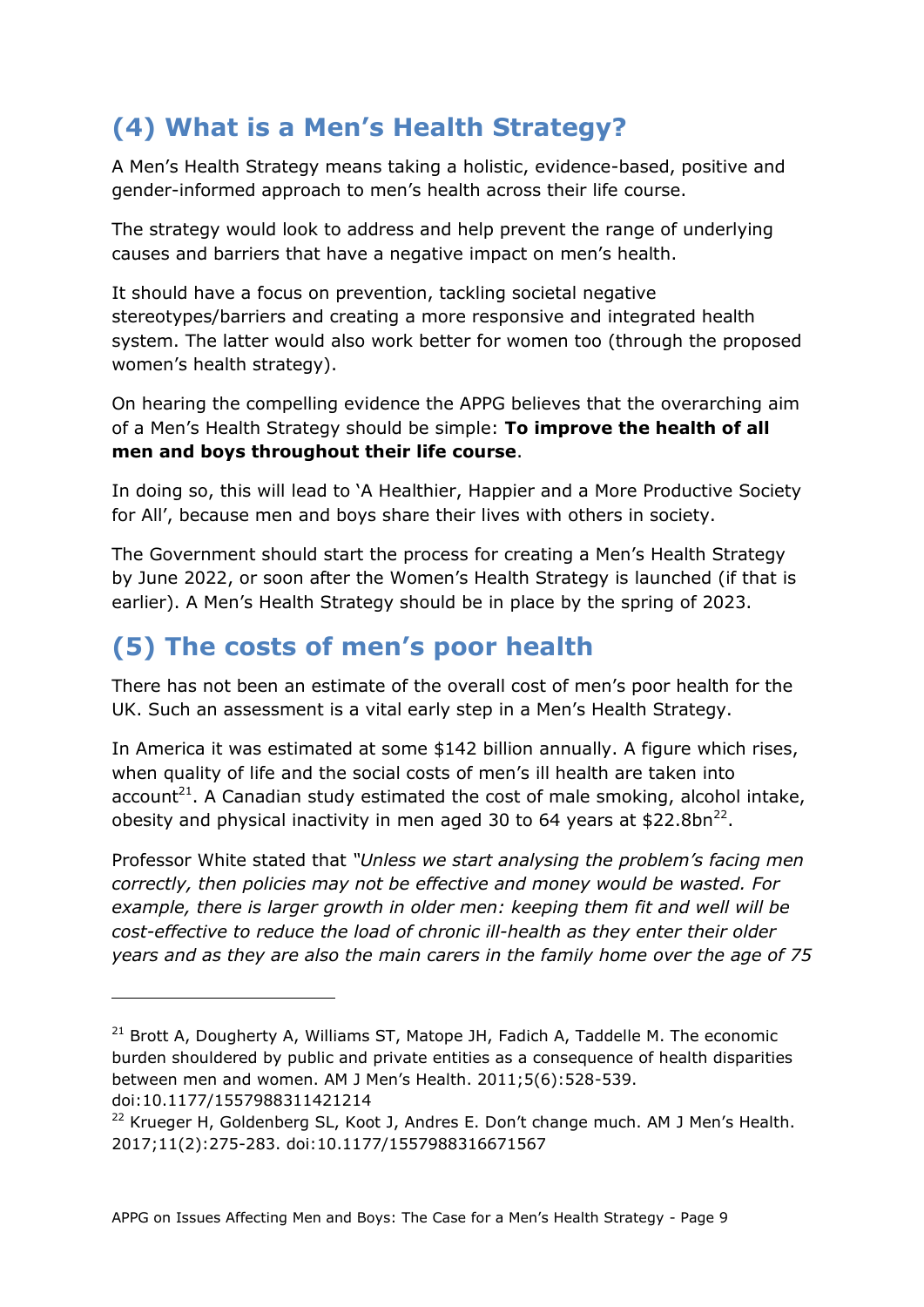*years<sup>23</sup>. Those with better mental health also take more care of their own physical health*."

Billions of pounds are spent each year on tackling obesity or the problems caused by obesity. However, despite men being more likely to be overweight, (with serious consequences from the visceral fat men tend to deposit<sup>24</sup>) there are few drivers to get men's weight assessed by GP's and fewer men engaging with weight loss services<sup>25</sup>. So, is that money being spent wisely?

Costs of course are not just about actual finances, the costs of treatment or power productivity for individual men, it is the mental cost and psychological costs on others. The trauma for families of male suicide, earlier than expected bereavement and caring costs (including lost earnings for others) should not be overlooked.

A successful Men's Health Strategy that improved the health of all men and boys throughout their life course would reduce costs, both financially and mentally, on men, women and society as a whole. More focus on prevention would lower unnecessary costs in the long-term in dealing with the consequences of poor men's health.

# <span id="page-9-0"></span>**(6) Barriers to men accessing help for health.**

There are a range of barriers that prevent men and boys from accessing help with respect to their health needs. It is vital therefore that any men's health strategy which is built solely around the needs and experiences of men fully takes these into account. These include:

### **(a) Social determinants:**

-

- Boys' educational attainment;
- The impact of poverty on men's life expectancy;
- Vulnerable employment, such as risk-related occupations, redundant skills/industries and shift-based work patterns;
- Availability of social housing for men;

<sup>25</sup> NHS Digital (2020) Statistics on Obesity, Physical Activity and Diet, 2020 [https://digital.nhs.uk/data-and-information/publications/statistical/statistics-on-obesity](https://digital.nhs.uk/data-and-information/publications/statistical/statistics-on-obesity-physical-activity-and-diet/england-2020)[physical-activity-and-diet/england-2020](https://digital.nhs.uk/data-and-information/publications/statistical/statistics-on-obesity-physical-activity-and-diet/england-2020)

<sup>23</sup> ONS (2021) Family Resources Survey, 2019/20:<https://bit.ly/3IXRVpy>

 $24$  Pan R, Chen Y. Fat biology and metabolic balance: On the significance of sex. Mol Cell Endocrinol. 2021;533(June):111336. doi:10.1016/j.mce.2021.111336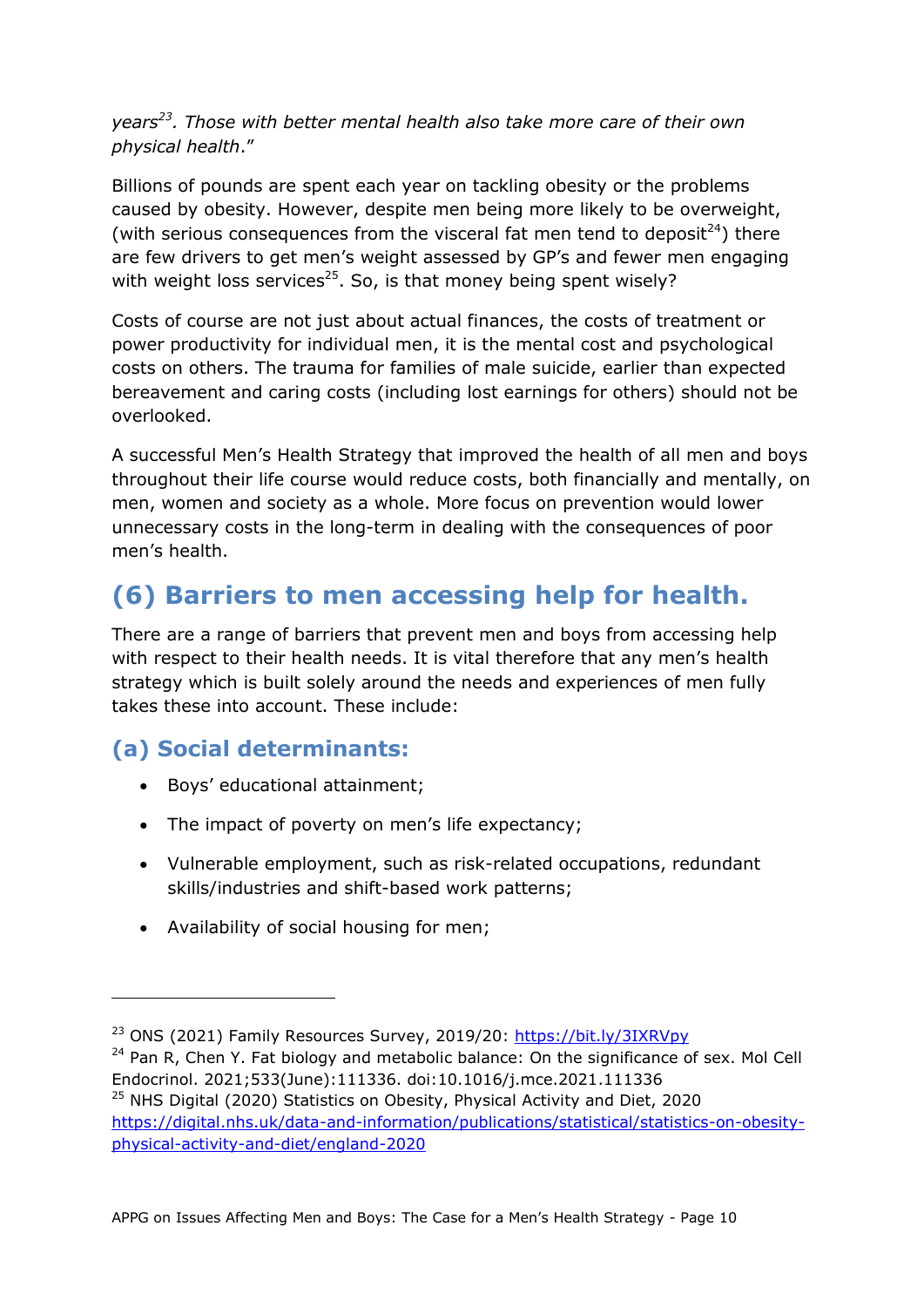Marital status, the growth in single men (including those still living at their parent's home) and relationships (including fatherhood and family breakdown/child contact).

### **(b) Intersectional factors:**

The impact of race, ethnicity, sexual orientation, age, and disability alongside broader notions of 'class', 'poverty' and 'place'.

### **(c) Gender Norms:**

-

The way society responds to men and their needs, including:

- It is 'up to men' to use the health service as it is and if they do not use it, it is their fault;
- In empathy gap on male vulnerability and disadvantage;
- Strategies and initiatives that look at the symptoms causing adverse health outcomes for men rather than looking at or taking significant enough or successful action on the causes (suicide);
- Men are expected to live with their problems. For example: Men with a bad back feeling they need to turn up to a construction site for fear of 'letting the team down.';
- Men fear being ridiculed or not taken seriously. They worry about the consequences of disclosure, especially employment;
- Lack of health literacy from an early age where teenage boys are not given support on how their bodies/minds work, how to deal with emotions/anger and how to 'use' the health system (such as how to register/book an appointment with a GP without parental involvement).

### **(d) A public health system that is not male-friendly:**

A health system that is not built on patient needs first means health services engage men, especially working age men, less effectively. As set out in the Men's Health Forum policy document 'Levelling up men's health: The case for a men's health strategy<sup>'26</sup>, this lack of engagement not only means that men's allround wellbeing is under-supported by regular health check-ups, it can result in much more serious issues going untreated for longer, sometimes until it is too late. Some of the statistics cited in the policy document include:

<sup>&</sup>lt;sup>26</sup> Men's Health Forum, 'Levelling Up Men's Health', November 2021: <https://bit.ly/3t6pvVJ>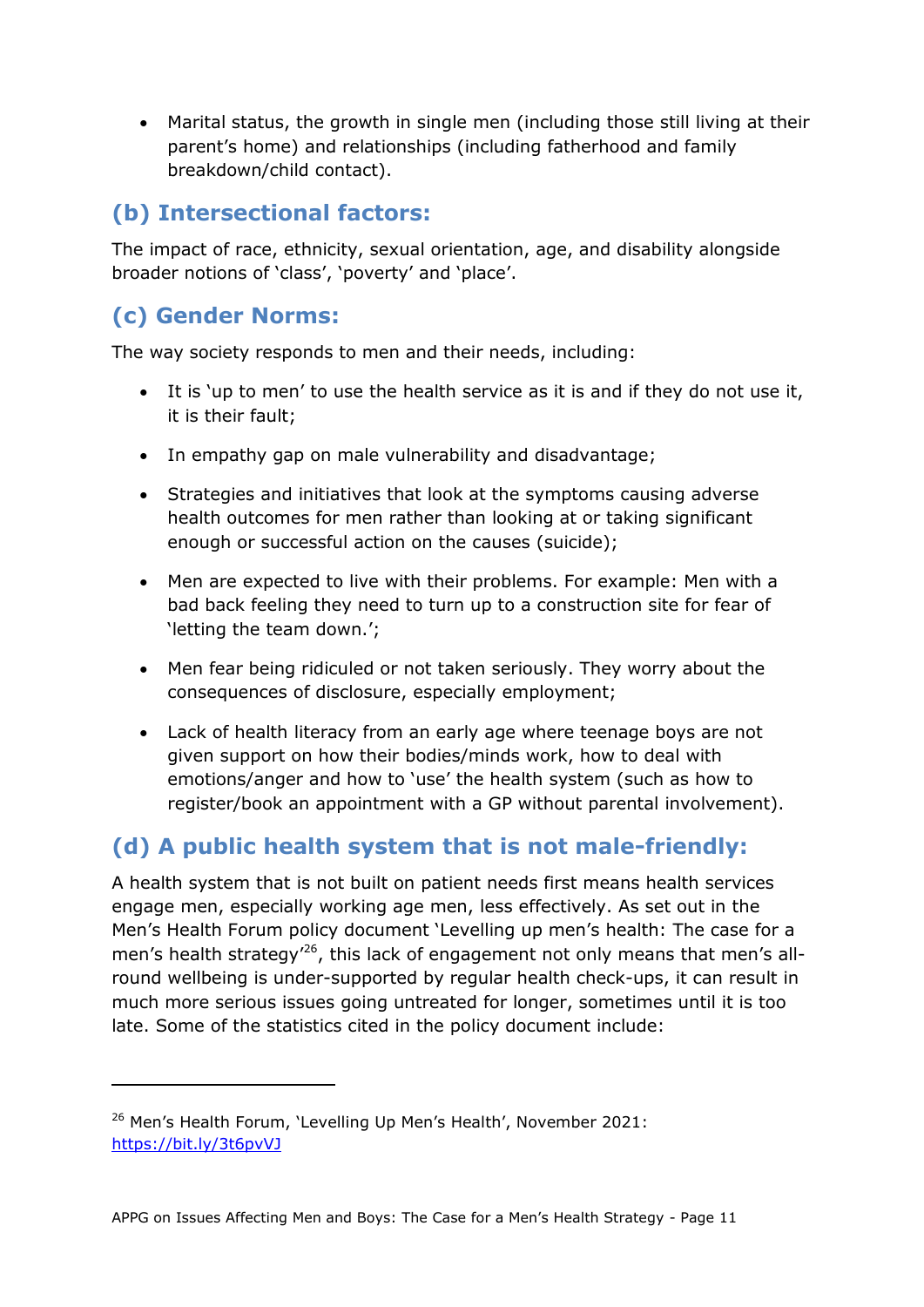- Men are 32% less likely than women to visit the doctor particularly during working age;
- Despite making up 75% of suicides, men make up 34% of those referred to IAPT therapy;
- Men make up 76% of premature deaths from heart disease and the majority of those with Type 2 Diabetes, but are a minority of those undertaking NHS Health Checks, despite its effectiveness in detecting both conditions;
- Services for female-majority conditions do not cater for men.

Professor White cited examples:

- Men who have breast cancer being sent to visit a women's clinic and being asked "*where's your partner?"*
- Osteoporosis services being primarily focused on women.

It is also vital to recognise the need to better address and support the cure of male-specific diseases such as testicular and prostate cancer.

### **(e) A lack of understanding or focus on actual male helpseeking and communications**

This leads to one-size-fits-all campaigns rather than gender-informed campaigns which include male orientated messaging, identity, placement (based on where men go rather than a view on where men should go) and often initial anonymised help-seeking.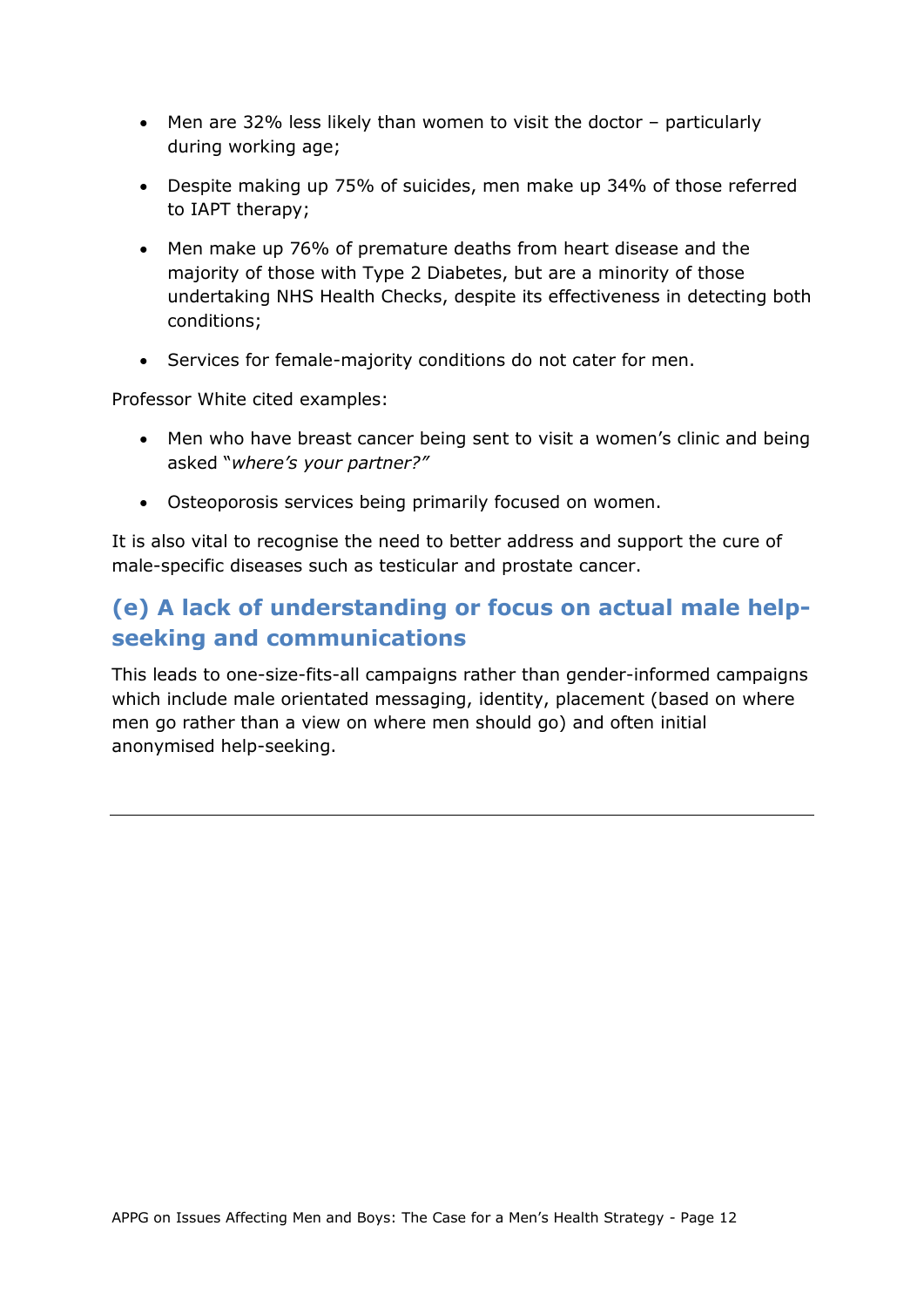# <span id="page-12-0"></span>**Part 2: The case for a UK Men's Health Strategy**

## <span id="page-12-1"></span>**(7) The need for an overarching approach and accountability**

Evidence from the UK-based experts set out that there is neither an overall view or vision for the health of men, nor a way to comprehensively review lessons learnt. In the UK there is also little in the way of proactively planning for or reacting to emerging issues facing men's health.

For example, Covid mortality rates for working age men and women were respectively 31 and 17 per 100,000. Unfortunately, we have had minimal discussion, either public, political or in the health community on the causes and how to address this gender-related issue.

Combining the UK evidence and testimonies from an international perspective, a Men's Health Strategy will be a more effective way of improving the health of all men and boys throughout their life course than relying on the inclusion of men and boys in individual disease/condition-based policies.

Some examples showing why this is a better solution:

-

- If we simply address the problems of suicide, alcoholism or obesity as separate issues, we will fail to see that they often result from similar circumstances;
- If we treat differences in life expectancy, work-related deaths/injuries and prostate cancer deaths $^{27}$  separately, and do not take into account intersectional matters such as poverty, class, occupations and place then we may fail to address the real causes;
- Obesity strongly influences hypertension. If we target hypertension treatments without addressing obesity we will not be as effective and costs will be higher.

There has been a growing awareness of the health needs of men and how these should be best met by service providers, community action and through research – but this has not been fed through into national or local health policies, plans

 $27$  Cancer Research UK, Prostate cancer incidence statistics, visited  $7/1/22$ : <https://bit.ly/3F45ykw> *"It is estimated that there are around 3,100 fewer cases of prostate cancer each year in England than there would be if every deprivation quintile had the same age-specific crude incidence rates as the least deprived*" quintile.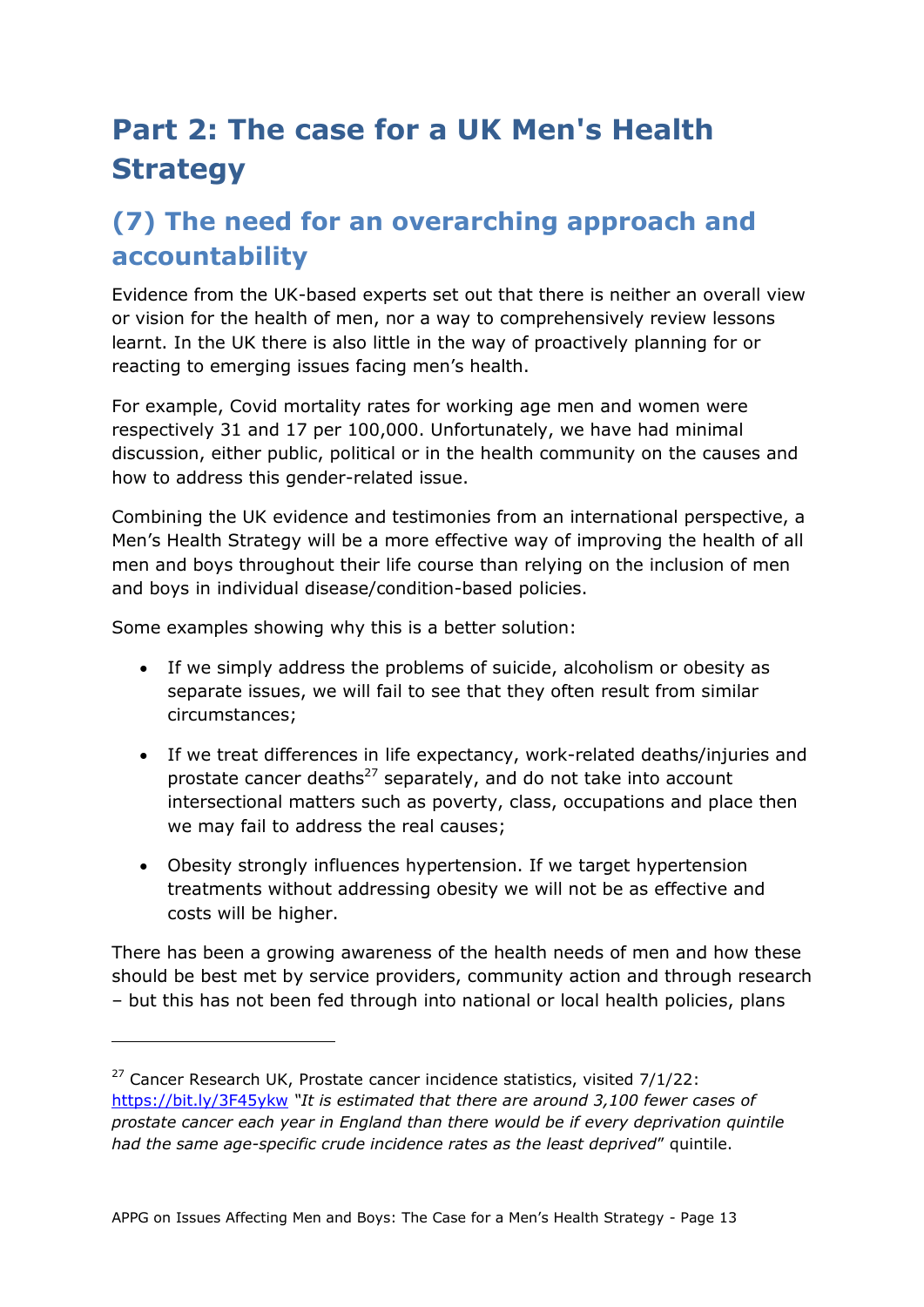and actions. It is not clear what our national position is on men and cancer prevention, weight loss, health checks for example.

Much of the recent positive development in men's health has been ad hoc and delivered by community organisations starting from scratch. These include organisations such as UK Men's Sheds, Andy Man's Club, the Lions Barber Collective, Movember and Save Dave (Domestic Abuse). This grassroots activity is welcomed but it is unfortunate that they are operating in a health system with no overall men's health strategy that supports and underpins their work.

In addition, no one is accountable for men's health at a national level from a ministerial perspective through to divisions within the Department of Health and Social Care, Office for Health Improvement and Disparities or the Government Equalities Office. The same can be broadly said at a regional /local level with no known people/roles<sup>28</sup> with specific accountability with Clinical Commissioning Groups, Mental Health Trust's and within local authorities.

It is noted and very welcome, that the Government's new Women's Health Strategy proposed the appointment of a Women's Health Ambassador. The Government should also propose a Men's Health Ambassador as one of the key components of a Men's Health Strategy.

A Men's Health Strategy would pull these threads together through creating a holistic and gender-informed approach to men's health across their life course.

Some claim existing policies cover the need, that we should just improve healthcare for all. However, as the evidence here shows, men and women each have specific health needs and challenges.

Professor White responded to these claims "*It is true that there have been many areas of women's health that have been under-researched and poorly managed, especially around their reproductive health. It is also the case that there are many aspects of men's lives that have been historically overlooked and show similar gender inequities and inequalities, which suggest that a more targeted approach is needed because current policy is not working. This has not been helped by a lack of any formal statement on men's health by the government since a chapter on men's health in the 1992 Chief Medical Officer's annual report."*

-

 $28$  The APPG would invite corrections if this is not the case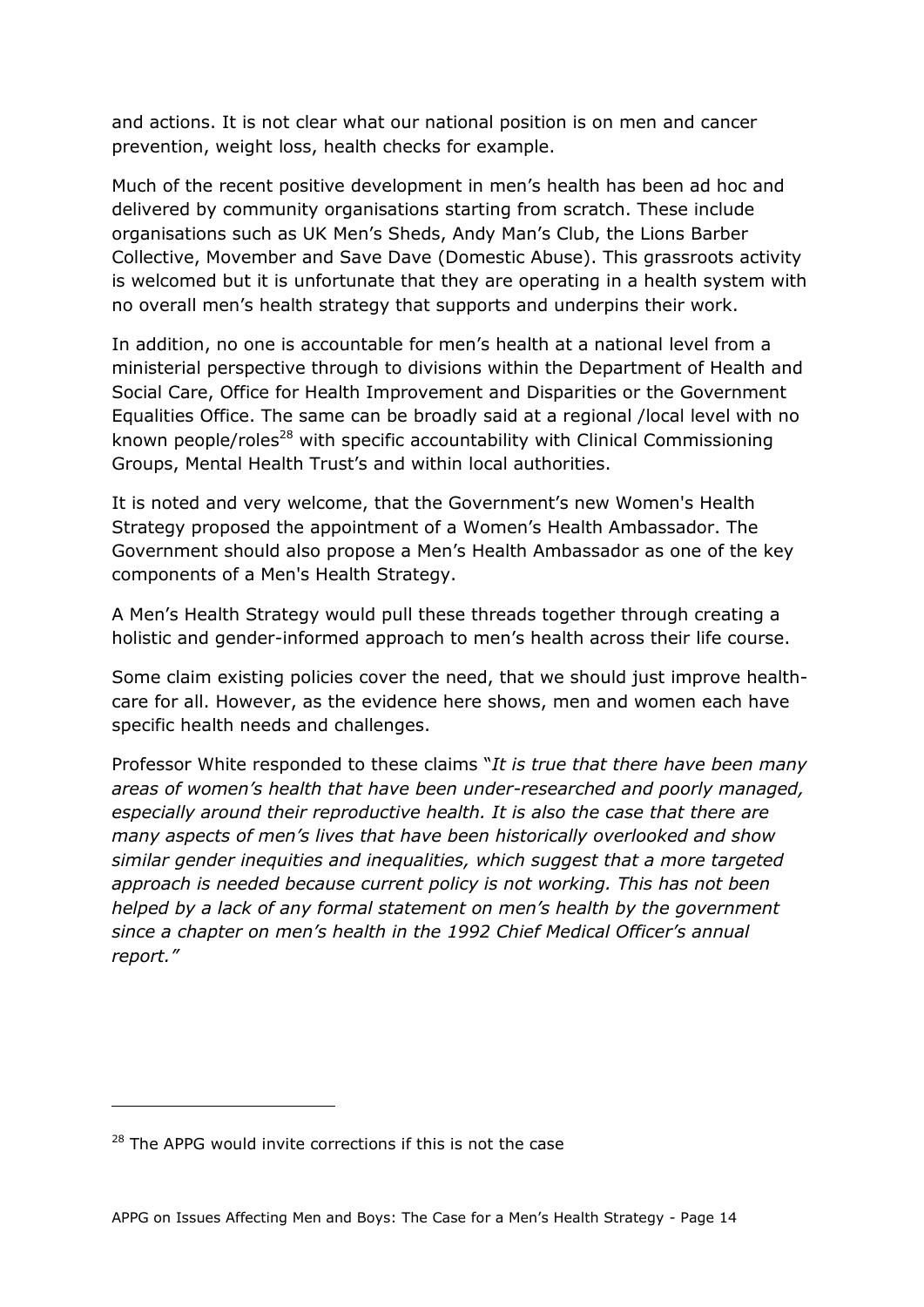# <span id="page-14-0"></span>**(8) Examples of existing Men's Health Strategies**

The APPG heard experts who referenced a range of national and international examples of men's health strategies and policy statements – included some that the UK Government had already signed up to.

#### **(a) Global/Pan-national strategies**

#### *(i) The Ottawa Charter (1986)*

The Ottawa Charter<sup>29</sup>developed at an international conference organised by the World Health Organisation. This has formed a foundation for gender-informed health policies.

#### *(ii) WHO European Men's Health Strategy (2018)*

In 2018, following on from the 2016 Women's Health Strategy, the WHO (Regional Office for Europe) produced a men's health report and ratified a Men's Health Strategy for Europe<sup>30</sup>. The UK is a signatory. The strategy was in part a recognition of the large number of 'missing men' resulting from premature mortality. It was also to help meet the UN Sustainable Development goals of gender equality, health and wellbeing and tackling inequalities.

#### **(b) International**

Men's Health Strategies exist in several countries: Australia, Brazil, Iran, Ireland, Malaysia, Mongolia, and South Africa. All of these countries have recognised the deficits in the health of their male populations and taken direct action to help reduce the burden of their physical and mental ill-health.

#### *(i) Ireland*

-

The APPG heard from Noel Richardson, who is the director of the National Centre for Men's Health at the Institute of Technology Carlow in Ireland. He is principal author of the first ever National Policy on men's health, which was published in Ireland in January, 2009.

<sup>29</sup> Ottawa Charter for Health Promotion, 1986:<https://bit.ly/32XG23w>

<sup>&</sup>lt;sup>30</sup> WHO Europe (2018) 'Strategy on the health and well-being of men in the WHO European Region'. Regional Committee for Europe; Rome, Italy, 17-20 September <https://bit.ly/3zyW2EZ> and Peter Baker article:<https://bit.ly/3t3Qlh9>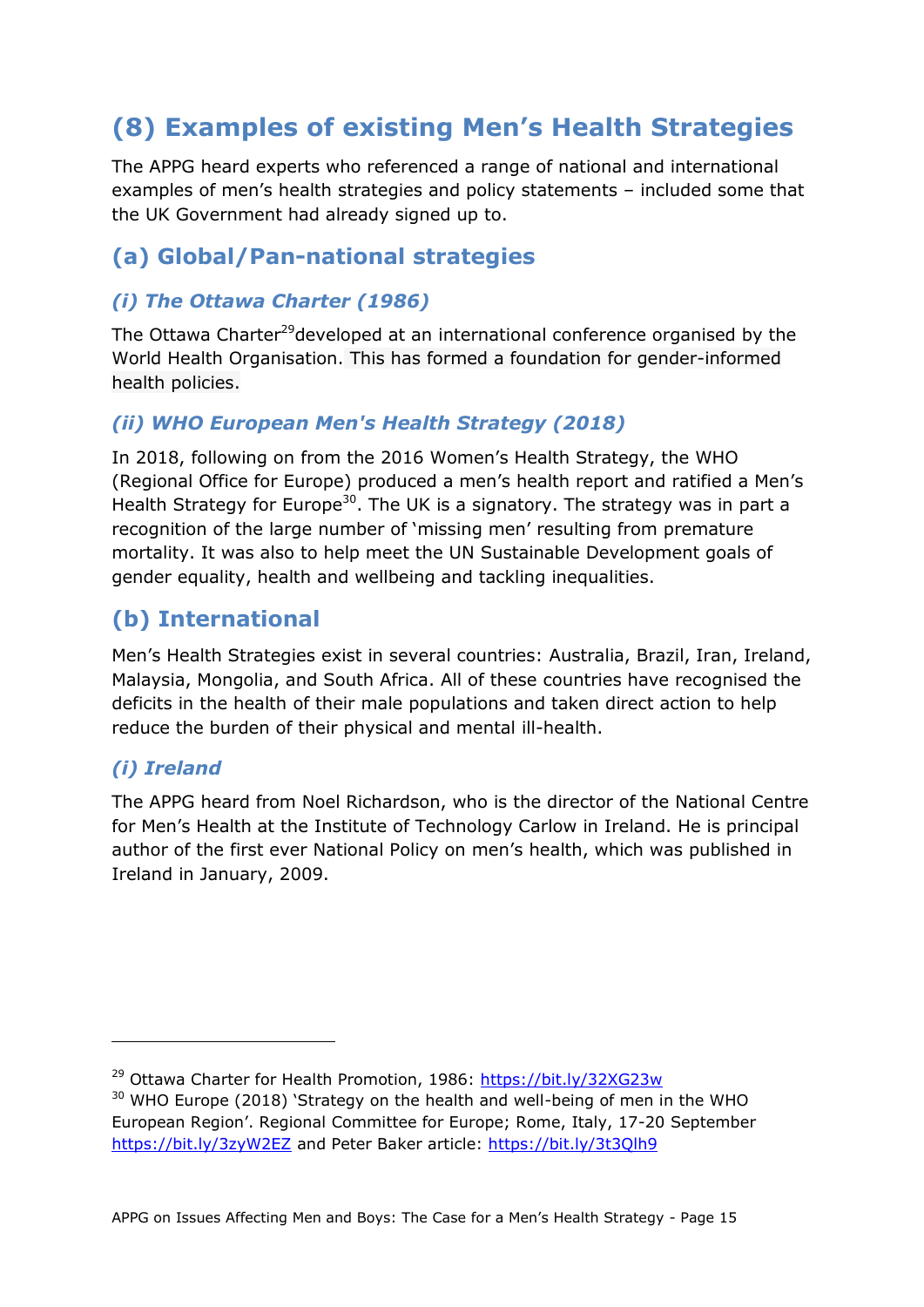He stated that Ireland's first strategy covered 2008-13 $31$ with a second and more focussed strategy<sup>32</sup> adopted in 2017-21. The outcomes of the strategy have resulted in a range of successes including:

- An increased focus on men's mental health research
- A wide range of health promotion initiatives that support men to adopt positive health behaviours;
- Tackling male isolation, developing men's social networks (for example, Men's Sheds) which have demonstrated that, given the right environment, men do talk and engage with their own health;
- National training programs for health professionals (Engage) sharing effective ways to engage men in their own health including programmes targeted at specific groups (for example, young men and farmers);
- A growth in independent initiatives by local or voluntary groups.

The steps in the process in creating the Men's Health Strategy in Ireland were:

- The inclusion of men as a specific population group in general health policy;
- Deeper research into 'the state of men's health' to inform the strategy;
- A wide consultation process;
- A national policy implementation group;
- An independent review took place after several years which also helped lead to an updated strategy, 'Healthy Ireland - Men' in 2017.

#### *(ii) Australia*

-

The APPG's research team spoke to Glen Poole, the Chief Executive of Australia's Men's Health Forum. Glen is from the UK and also has a wide range of experience here, especially on suicide prevention.

The National Men's Health Strategy for 2020-2030 $33$  builds on the National Male Health Policy 2010, and outlines Australia's national approach to improving

 $31$  Department of Health and Children, 'National Men's Health Policy 2008 - 2013': <https://bit.ly/3qYkOdL>

 $32$  Department of Health and Children, 'Healthy Ireland – Men': [https://www.mhfi.org/HI-](https://www.mhfi.org/HI-M.pdf)[M.pdf](https://www.mhfi.org/HI-M.pdf)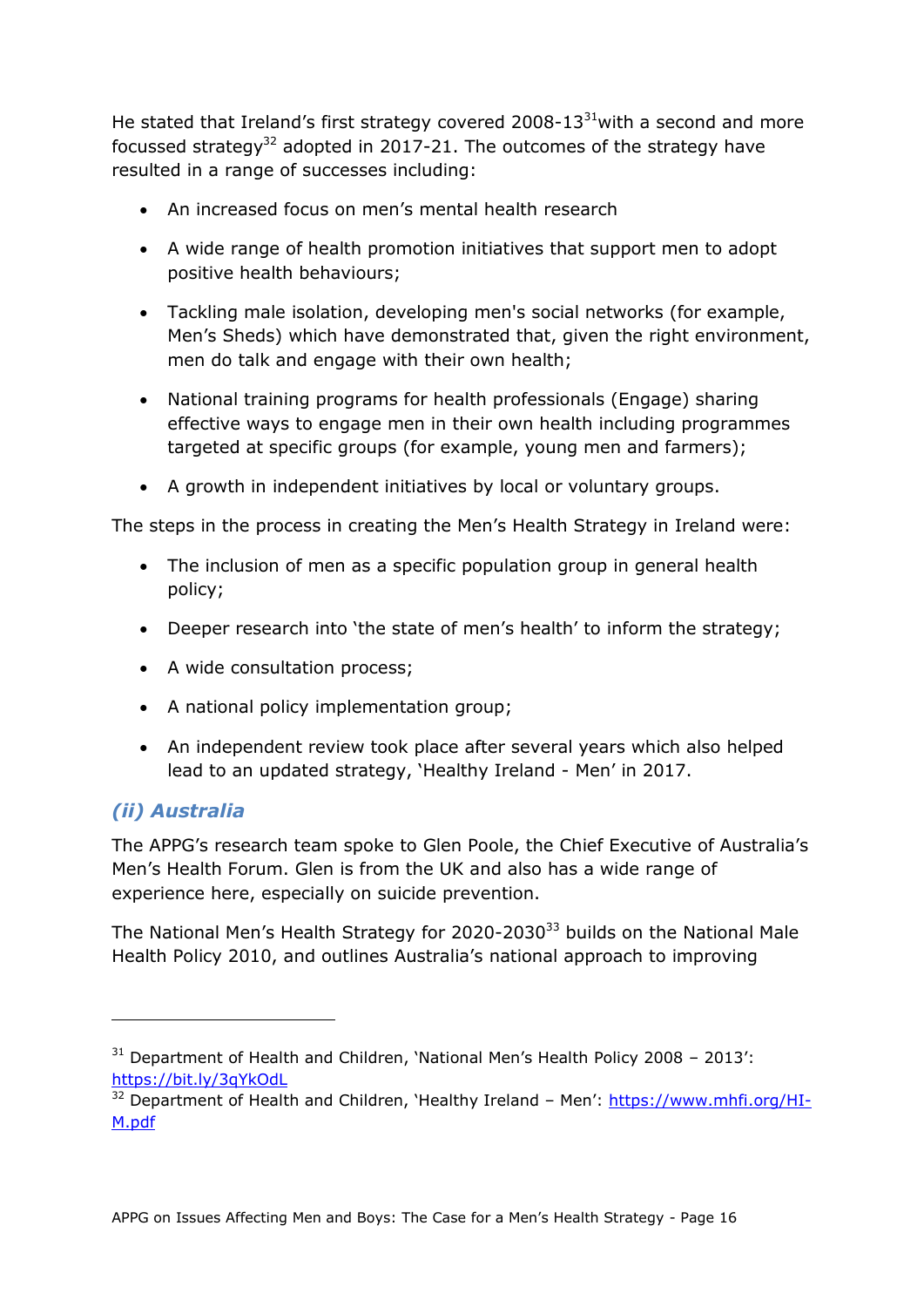health outcomes for all men and boys, particularly those at greatest risk of poor health.

It identifies specific actions to address the health issues that affect men and boys throughout their lives and aims to reduce inequities in health outcomes between men and women, and between sub-population groups of men and boys.

At the heart of the Strategy are three core objectives and associated actions that are designed to drive meaningful progress towards its goal. These include a clear commitment to:

- Empower and support men and boys to optimise their own and each other's health and wellbeing;
- Build the evidence base for improving men's health; and
- Strengthen the capacity of the health system to provide quality appropriate care for men and boys.

Five priority health issues form the basis of the Strategy:

- Mental health;
- Chronic conditions:
- Sexual and reproductive health and conditions where men are overrepresented;
- Injuries and risk taking; and
- Healthy ageing.

-

The Strategy advocates for a life-course approach in tailoring interventions to engage and support Australia's diverse men and boys across all stages of their lives.

The development of the Strategy coincides with an increased international focus on men's health and on how gender intersects with social, economic, environmental, political and cultural determinants of health, influencing exposure to risk factors and interactions with the health system. $1$ 

Glen explained that the Australian approach has been on a non-ideological, evidence-based 'What Works' approach and has led to the mainstreaming of men's health throughout the whole Australian Health system. The Australian Men's Health Forum also recently receives three year funding from the Australian

<sup>&</sup>lt;sup>33</sup> Australia Government Department for Health, 'National Men's Health Strategy 2020-2030': <https://bit.ly/32PWzXm>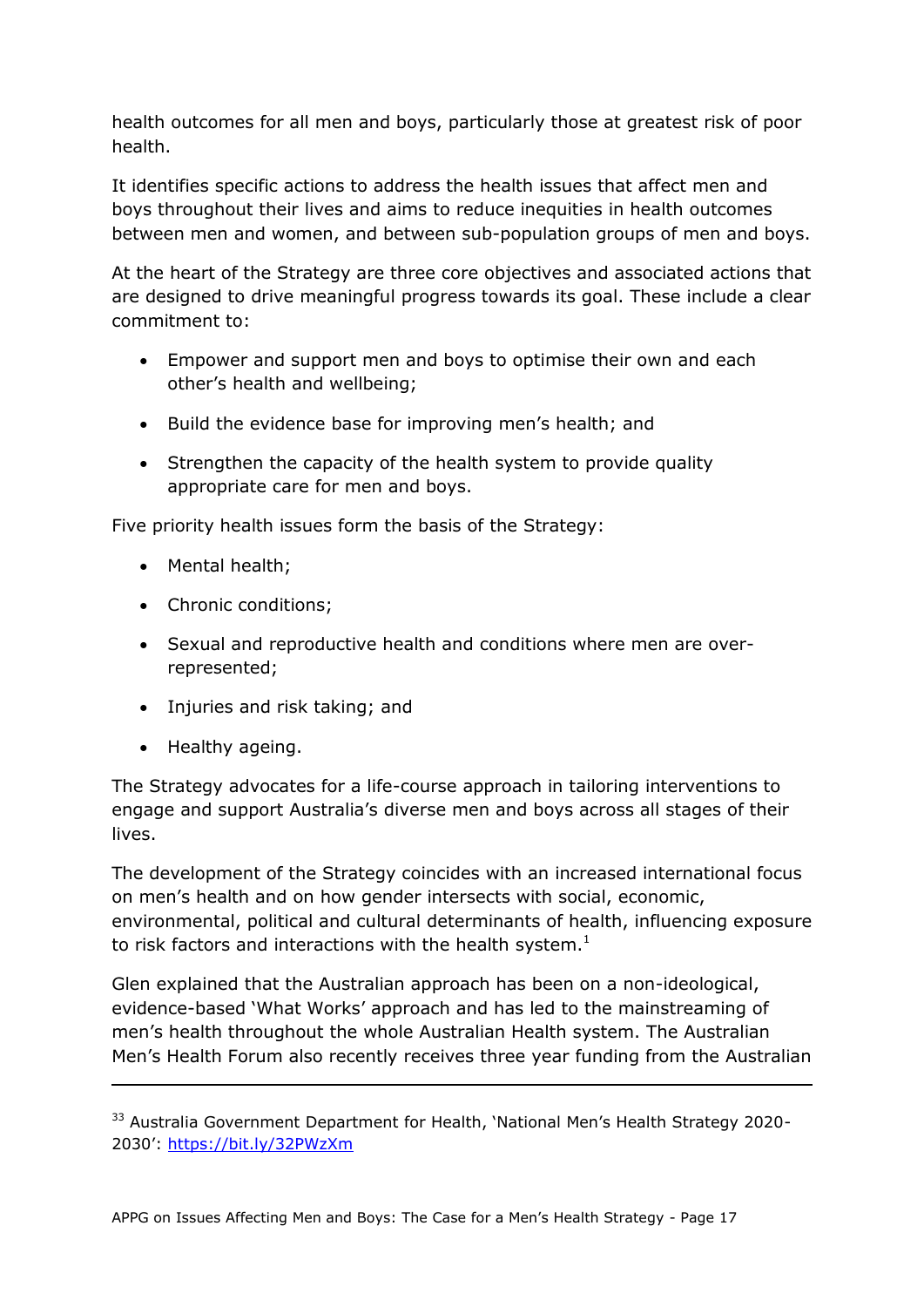Government to help, advise and support its implementation and the broad promotion/support for men's health in the country.

It also has led to regional men's health strategies such as those in Western Australia.<sup>34</sup>

### **(C) From the UK**

#### *(i) The Leeds experience*

The APPG heard from Professor Alan White, the Founder and was Co-director of the Centre for Men's Health at Leeds Beckett University.

Leeds, one of the five biggest cities in the UK, was the first city in the UK to actually look at what was going on with its male population. The report showed that across nearly all causes of death, men in Leeds are more likely than women to die at a younger age. The majority of men's health problems are preventable and are related to their lifestyle, their social conditions or the way services are provided. This was followed in 2018 with the State of Women's Health in Leeds Report.

With good gendered data and analysis Leeds can now target its resources in ways which will be most cost effective. For example: all external service commissions by the local authority must now demonstrate how they will meet the differing needs of the male and female population. This has led to dedicated suicide prevention strategies for men.

#### *(ii) Women's Health Strategy*

-

The UK Government has already accepted the case for a Women's Health Strategy and has published its vision with a strategy and plan due to be published in early 2022. The APPG supports the Women's Strategy and its gender-informed approach. For consistency in terms of an equality-based, evidence-based policy making approach the Government should consider creating a Men's Health Strategy.

Both and men's and a women's strategies are necessary to address their different needs.

<sup>&</sup>lt;sup>34</sup> Government of Western Australia Department of Health, 'Western Australian Men's Health and Wellbeing Policy':<https://bit.ly/3K0KM9k>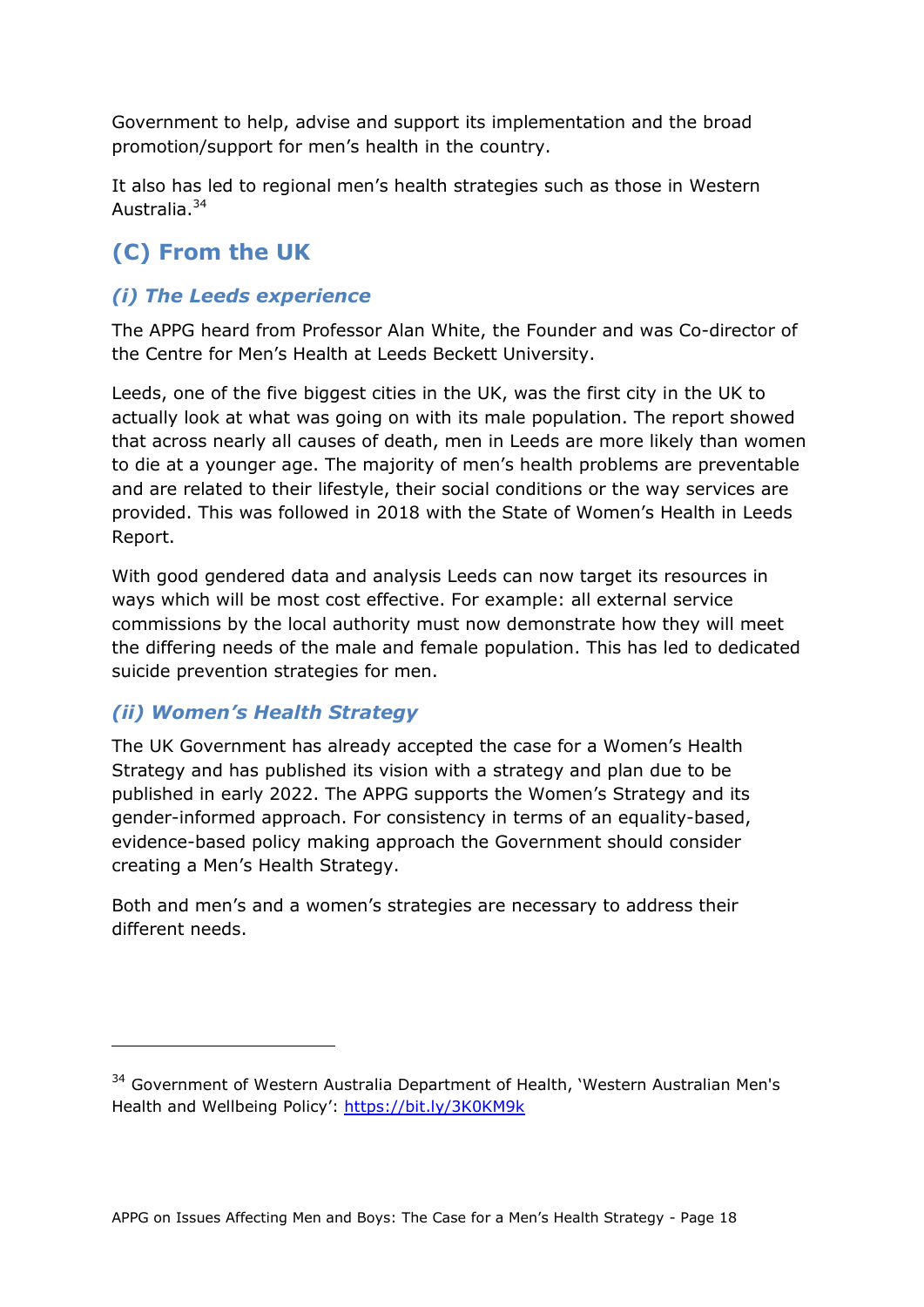#### *(iii) Office for Health Improvement and Disparities*

The new Office for Health Improvement and Disparities<sup>35</sup> notes that it will tackle health disparities across the UK and acknowledges that men in the most deprived areas in England are expected to live nearly 10 years fewer than those in the least deprived. They also have the goal of preventing health conditions before they develop will reduce pressure on the health and care system. Without strong male focused policy drivers it is not clear how this will happen.

#### *(iv) Women and Equalities Committee 2019*

In 2019, the Women and Equalities Committee held an inquiry on the mental health of men and boys<sup>36</sup> and whilst the 2019 General Election truncated the inquiry, one of the recommendations the committee made to the Government was: *"The Department of Health and Social Care should give serious consideration to creating and implementing a National Men's Health Strategy, like those launched in Ireland and Australia.*" In detail it stated:

The Government should implement a National Men's Health Strategy. Part of this strategy should focus on the mental health of men and boys and could consider:

Implementing male-friendly mental health services which offer a wide range of mental health support to men and boys.

Introducing more targeted male-friendly services, including those specially aimed at certain groups of men and boys, like those from ethnic minority backgrounds.

Adopt a social determinants approach, which recognises social and economic factors affecting men's mental health. This could also include outlining how support should be offered to those affected by mass redundancies.

Design an action plan that helps support men and boys between the ages of 18-25, who are transitioning into adulthood and may need a specific type of mental health support.

#### **From the Chair:**

-

Incorporating other strategies relevant to men, such as the Suicide Prevention Strategy, in order to focus on the links between men's mental health and the number of men taking their own lives.

<sup>&</sup>lt;sup>35</sup> Department of Health and Social Care, [https://www.gov.uk/government/news/new](https://www.gov.uk/government/news/new-era-of-public-health-to-tackle-inequalities-and-level-up-the-uk)[era-of-public-health-to-tackle-inequalities-and-level-up-the-uk](https://www.gov.uk/government/news/new-era-of-public-health-to-tackle-inequalities-and-level-up-the-uk)

<sup>&</sup>lt;sup>36</sup> The Women and Equalities Committee inquiry into the mental health of men and boys. 'Letter to Minsters', October 2019: https://bit.ly/33b7w5o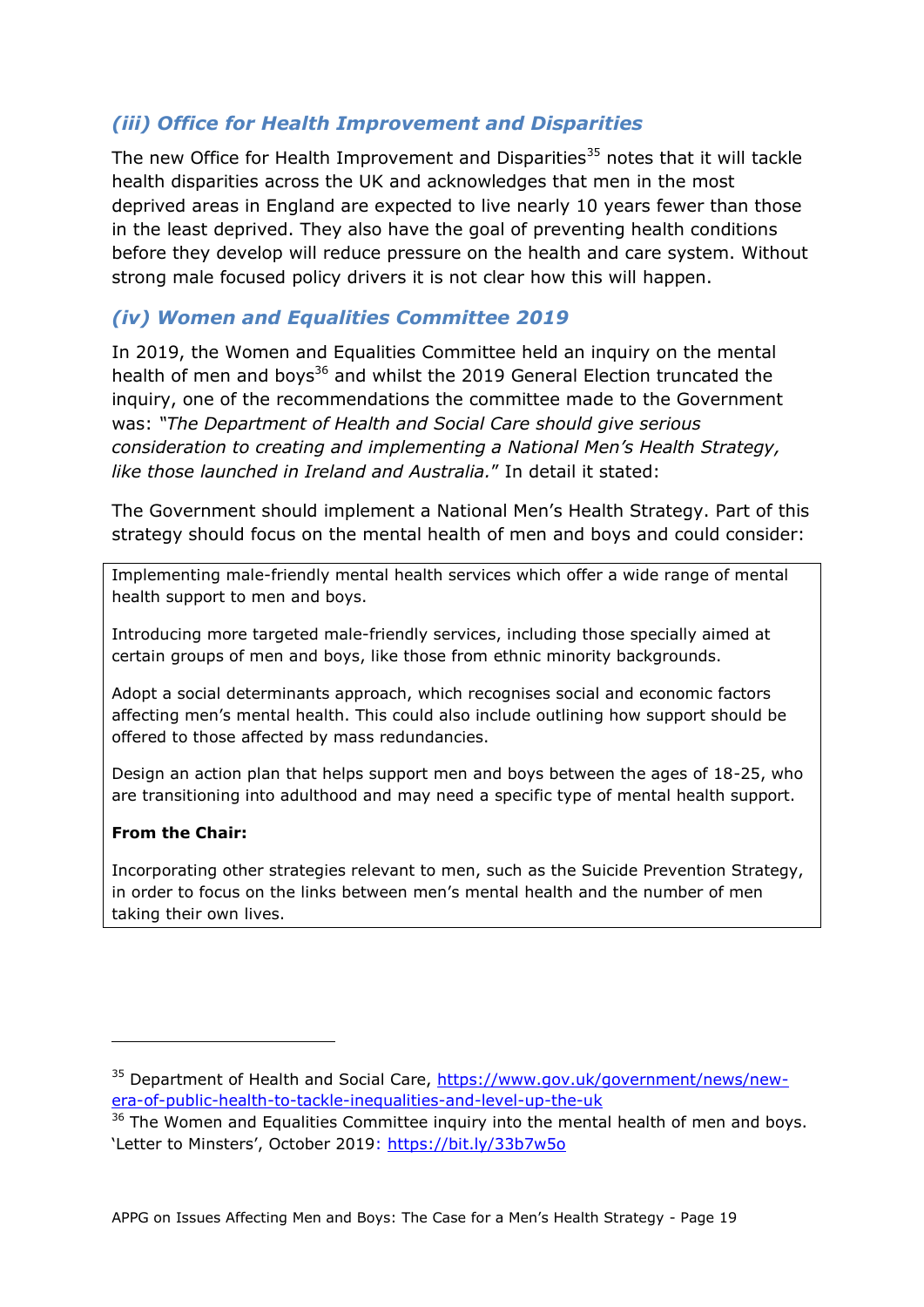# <span id="page-19-0"></span>**(9) Examples of recent and effective community actions on Men's Health**

In any men's health strategy, community-based projects and organisations must always be included and the lessons from their work learnt. Much of the recent and welcome development in men's heath has been ad hoc and delivered by community organisations starting from scratch. These include successful organisations such as:

- UK Men's Sheds
- Andy's Man Club
- The Lions Barber Collective
- Save Dave (Domestic Abuse)
- Male Survivors Partnership
- Male Domestic Abuse Network
- Black Men's Health UK
- Mental health 'First-aiders'
- Football Fans in Training<sup>37</sup> (weight loss initiative)
- Men's Health Unlocked in Leeds

It is vital they have the opportunity of being included in any development of a men's health strategy and also that there are places for them on any longer term official advisory/expert roles.

# <span id="page-19-1"></span>**(10) The UK Case**

-

The APPG heard from Martin Tod, the Chief Executive of the Men's Health Forum; a charity supporting men's health in England, Wales and Scotland.

In addition, it heard from Peter Baker, an independent consultant committed to improving the health of men and boys. Peter is a Fellow of the UK Royal Society of Public Health, sits on the editorial board of the International Journal of Men's Social and Community Health and has taken the lead in establishing Global

 $37$  Hunt K, Wyke S, Gray CM, et al. A gender-sensitised weight loss and healthy living programme for overweight and obese men delivered by Scottish Premier League football clubs (FFIT): a pragmatic randomised controlled trial. Lancet. 2014;383(9924):1211- 1221. doi:10.1016/S0140-6736(13)62420-4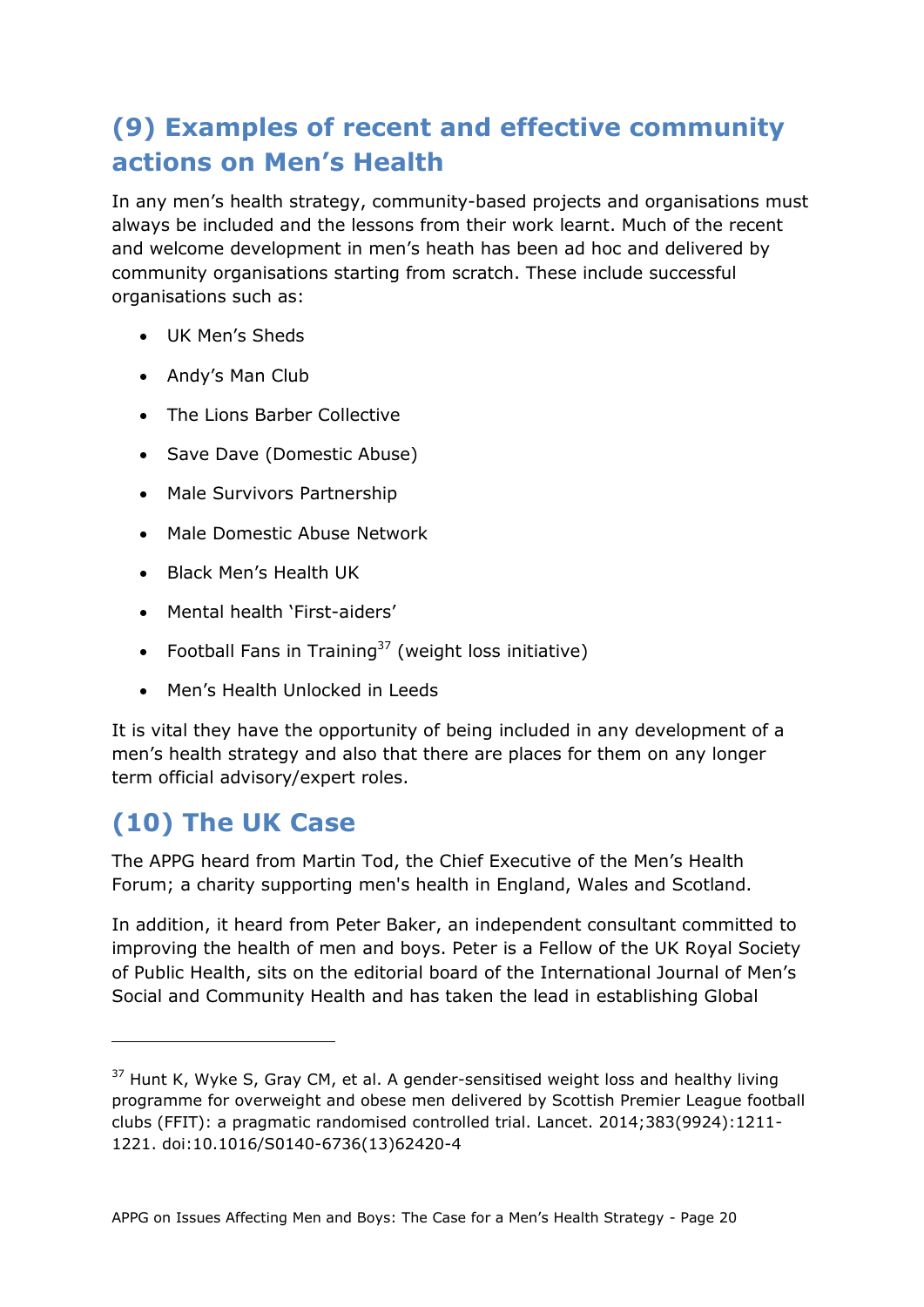Action on Men's Health and is now its Director. He was a co-author of the WHO Europe Men's Health Strategy. He is also the former Chief Executive of the Men's Health Forum.

The Men's Health Forum is leading a national campaign for a Men's Health Strategy, under the banner of 'Levelling up men's health: The case for a men's health strategy<sup>38</sup>. This is supported by a range of health organisations and health practitioners.

Many of the points made in their presentation underpin this whole report, but more specifically they made the case that:

- **A men's health strategy is needed**: Men are dying needlessly young. One man in five dies before the age of 65 (and 40% of men die before the age of 75).
- **Why is this?** Three-quarters of premature deaths from heart disease are male, three-quarters of suicides are male and men are 43% more likely to die from cancer.
- **It is urgent:** The case is clear we need look no further than male lifeexpectancy, where the male-life expectancy in the Bloomfield ward of Blackpool in north-west England is 68.2 years. However, male-life expectancy in the Warfield ward of Bracknell Forest in south-east England is 90.3 years. That is a gap of 22 years.

There is no genetic difference between men in the north-west and men in the south-east of England. If those in the most deprived areas had access to the same health resources as those in the least deprived, there is no reason why most men in the UK shouldn't live to 90 years or more.

- **It is logical:** The government has already recognised the need for a gender-informed approach to health care with its excellent decision to start work on a Women's Health Strategy for England. This makes the case for a similar Men's Health Strategy.
- **A strategy for all four nations**: Not just for England but also in Scotland, Wales and Northern Ireland - will enable the many inequalities around prevention, care and outcomes in both the physical and mental health of men and boys to be addressed in a comprehensive and systematic way.

-

<sup>&</sup>lt;sup>38</sup> Men's Health Forum, 'Levelling Up Men's Health', November 2021: <https://bit.ly/3t6pvVJ>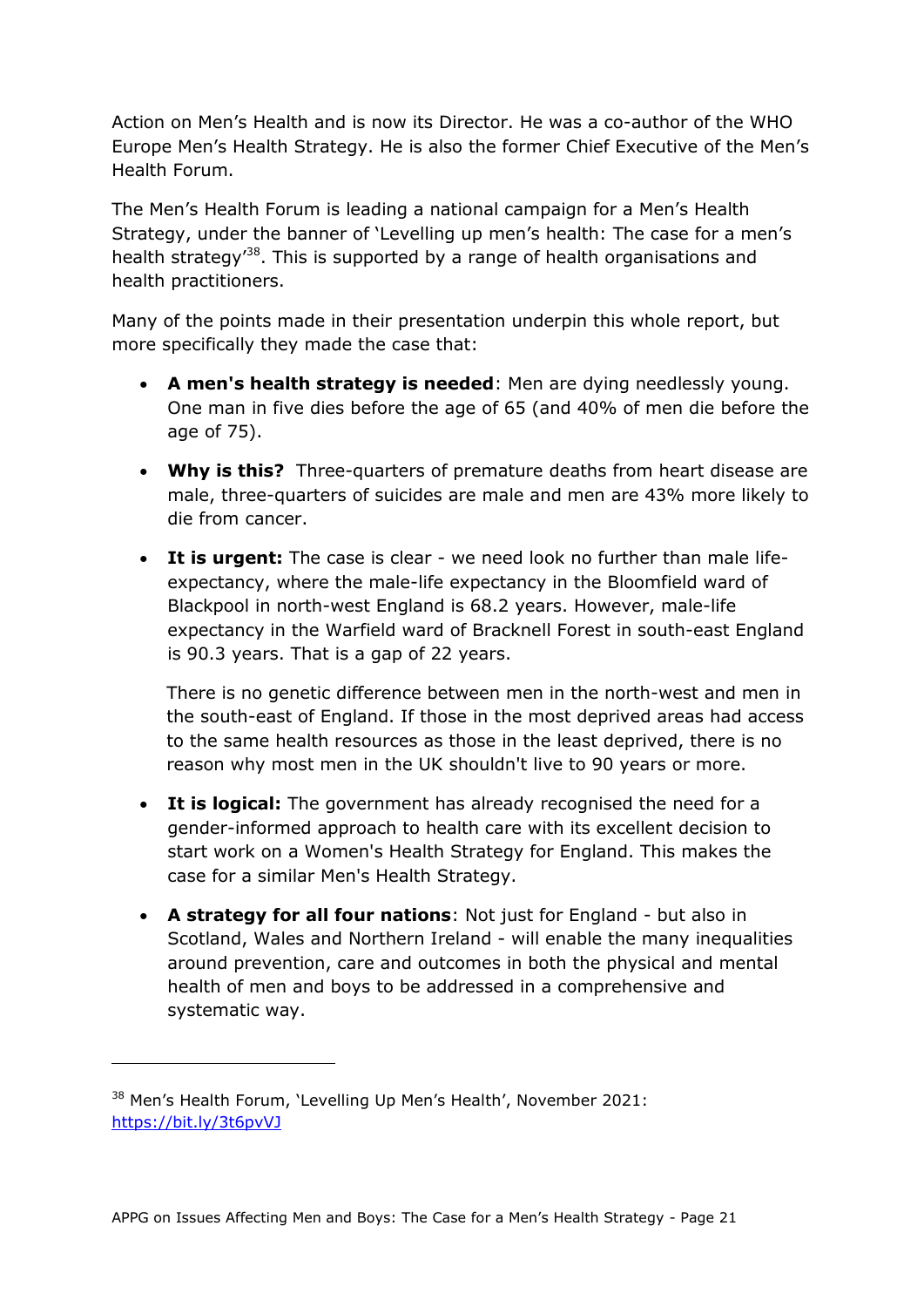- **It will work**: Similar policies and strategies already work effectively in many countries including Ireland and Australia while here in the UK, on a local level, cities such as Leeds have introduced a gender-informed approach to health.
- **It is widely-supported:** Backed by a coalition of men's health practitioners, academics and charities, more and more policy-makers support the idea.

# <span id="page-21-0"></span>**Part 3: Building the Men's Health Strategy**

### <span id="page-21-1"></span>**(11) Men's Health Strategy: Ten Core Principles**

As set out previously the aim of a Men's Health Strategy should be to improve the health of all men and boys throughout their life course.

In creating the strategy, the experts suggested a range of strategic principles that should frame and underpin the detail of a strategy, and how it is delivered:

- 1) The strategy should be founded on a positive 'what works' model approach not a deficit model approach (see next section for detail);
- 2) The emphasis should be on a health system base that respects and understands how men and boys WANT to and actually DO access help not a health system based on how men and boys SHOULD and HAVE to access help;
- 3) The health system should continually listen to men to ensure the health service can be responsive to their needs, including in the creation of this strategy;
- 4) There should be improvements in the quality and accessibility of information and education on men's health;
- 5) Ensuring there is increased funding for on-going research, evidence and data support for improvements in men's health. This should be mainstreamed;
- 6) An understanding of how COVID-19 has impacted on men;
- 7) There has to be accountability and a goal orientated improvement approach to male health. For example, this could be:
	- A Government Minister with responsibility for women's and men's health and a Men's Health Ambassador;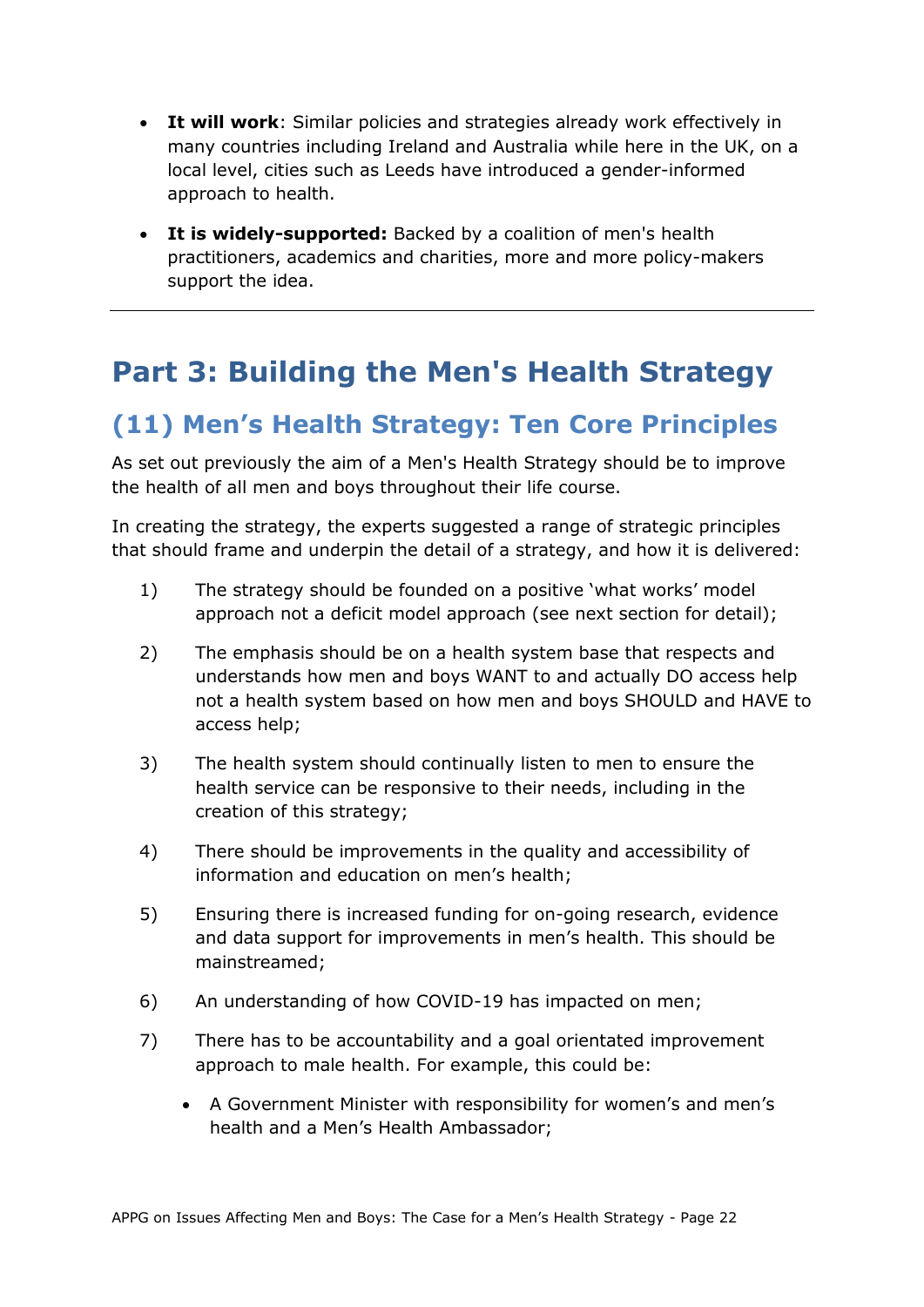- The Office for Health Improvement and Disparities is specifically tasked with ensuring men's health outcomes are improved over a range of measures (For example, falling suicide numbers, improved mortality rates generally and on a health condition basis, fewer workplace deaths);
- Local Authorities must ensure their Public Health Boards are tasked with improving men's health outcomes with an explanation and policies on how they will action this;
- Training programmes to help understand men's health needs and how to meet them;
- 8) Health promotion and awareness campaigns should be preventative and take a 'lifestyles' action-oriented approach. For example, 50% of overweight men consider their weight as normal;<sup>39</sup>
- 9) Effective governance and implementation strategy including a formal evaluation of programmes;
- 10) A broad coalition of health professionals and organisations from the third sector with experience of working in men's health. This should form the basis of any advisory panel.

## <span id="page-22-0"></span>**(12) Taking a 'What Works' approach**

-

The APPG believes that a Men's Health Strategy should not fall into the trap of having a 'deficit model' approach to men and masculinity. This is because:

- Policies based on this approach do not work, while positive approaches do;
- The mindset of 'victim blaming' and can reduce the motivation for providers to make concerted effort in trying to genuinely meet the needs of men.

Dr John Barry expressed the view, (shared by Martin Seager and Natasha Devon in the previous hearings) that was there was too much focus on labelling the inherent/in-built/natural aspects of masculinity/men as being a negative and that this created an active barrier to men's help seeking. The deficit model puts the responsibility for change on men themselves. This leads to victim-blaming,

<sup>&</sup>lt;sup>39</sup> Health Survey for England 2016: Adult overweight and obesity [https://digital.nhs.uk/data-and-information/publications/statistical/health-survey-for](https://digital.nhs.uk/data-and-information/publications/statistical/health-survey-for-england/health-survey-for-england-2016)[england/health-survey-for-england-2016](https://digital.nhs.uk/data-and-information/publications/statistical/health-survey-for-england/health-survey-for-england-2016)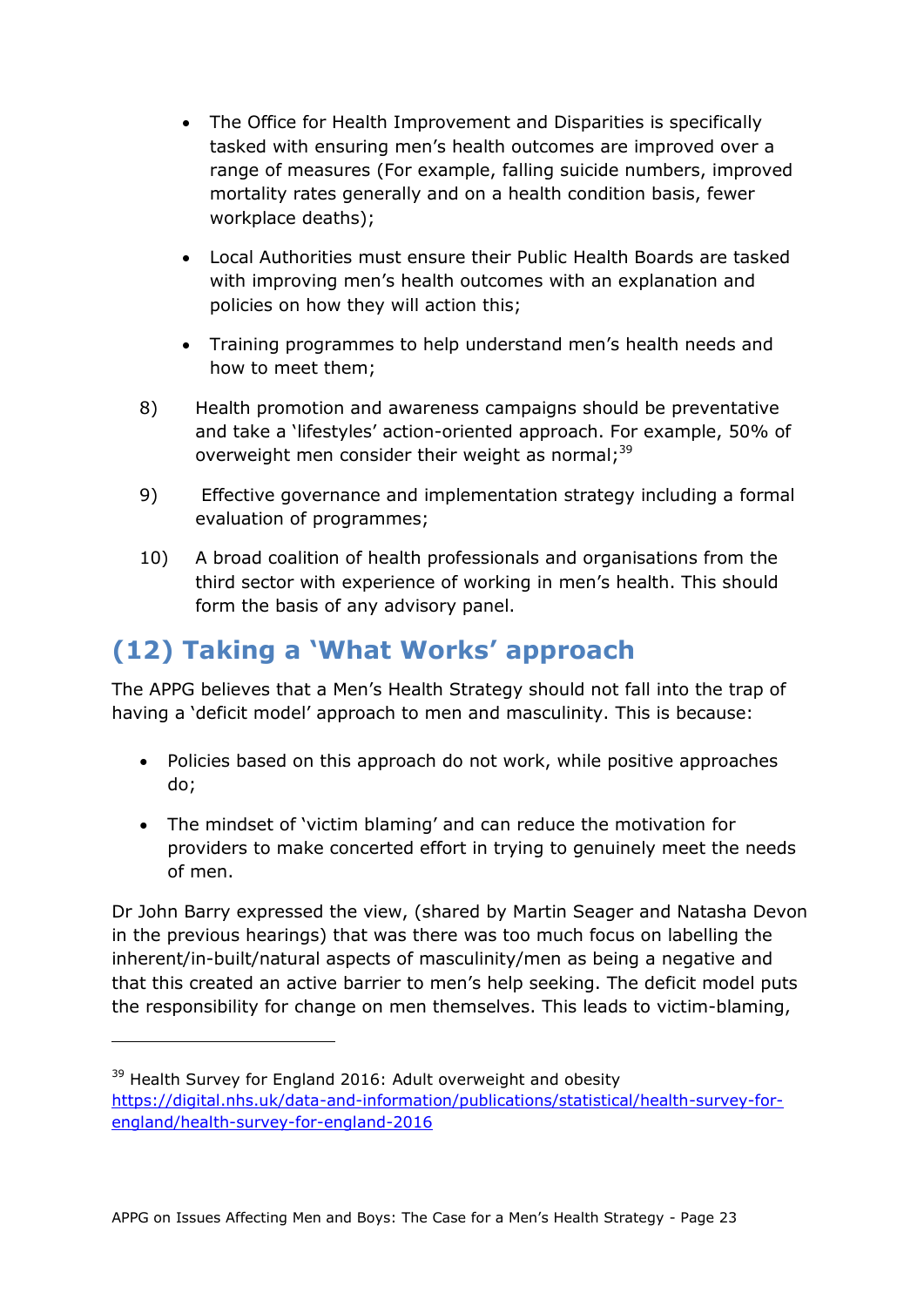unhelpful, negative terms such as 'toxic masculinity' which also act as reasons or excuses for society/public services not to change.

This was further illustrated by Oliver Vikse who reported the rapid growth of Andy's Man Club. Their success in reaching vulnerable men is by creating spaces where men feel confident to speak, rather than blaming them for not talking.

Research<sup>40</sup> shows that men experience hurdles or barriers to seeking help. These include:

- Not being unable to take time off work (hours of availability of the service)
- Media negative portrayal of men
- Not realising they need help
- Ashamed to seek help; Fear that others will 'find out'
- Distrust of therapists

The negative deficit model does not address these issues. For instance, while fewer men of working age seek help, once they retire, they seek help at the same rate as women.

Some general guidelines were presented for effective provision from a positive perspective for men and boys including:

- Offering services outside working hours
- Recognising that many men connect by doing
- Supporting men to take control of their health
- School-based schemes to promote boys' health literacy
- Supporting men in recognising symptoms.
- Using accessible language

-

- Respecting the right to remain silent
- Tailoring the intervention to the specific group.

 $40$  Liddon L and Barry JA (2021). Perspectives in male psychology: An introduction. New Jersey; Wiley.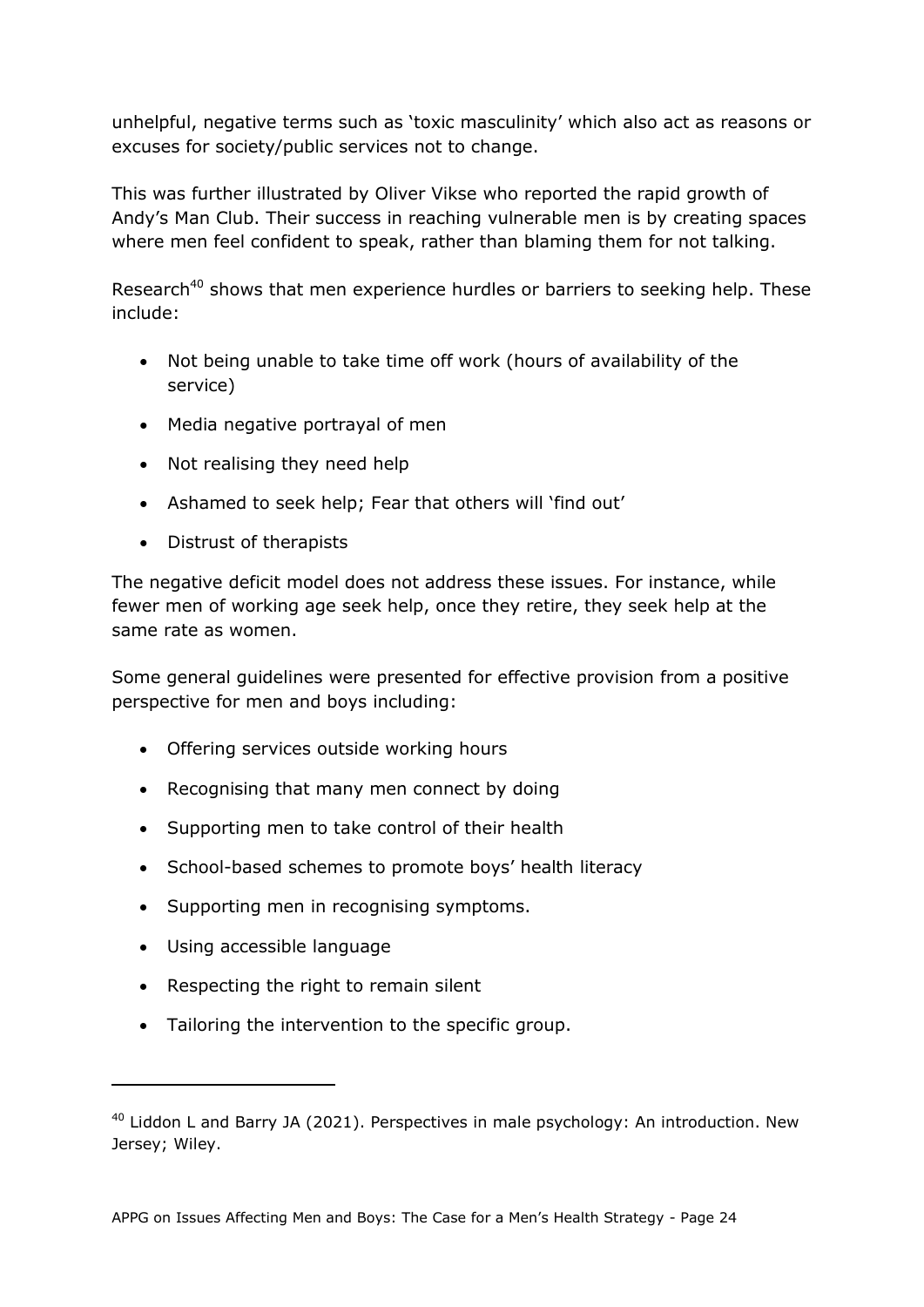- Using men-friendly spaces
- Using 'positive masculinity' messages to address men's health
- Training health professionals to recognise men's communication styles and preferences for treatment
- Working with employers to support occupational health schemes

### <span id="page-24-0"></span>**(13) Process for Creating a Men's Health Strategy**

In their evidence, Professor White, Martin Tod and Peter Baker outlined a recommended process to create a men's health strategy. This was also founded on what had worked in Ireland and for the current Women's Health Strategy. The APPG endorses this recommended process and it could be used to create the strategy in the same way as it did for women's health.

- 1) Bring together the statutory and voluntary sector (such as Men and Boys Coalition, Men's Health Forum, Mengage, Prostate Cancer UK, Samaritans, MIND, Centre for Male Psychology, Andy's Man Club, ManKind Initiative, Terence Higgins Trust, Black Men's Health UK and Orchid) to inform the policy-making and implementation of the Strategy;
- 2) Produce an audit of current health and social care policy, both general and subject specific (such as relating to cancer prevention) to identify what has been included about men. This should include an asset based review to identify best practice across the country and in other countries and a plan for the setting up of a National Centre for Men's Health;
- 3) Produce a report on the state of men's health in the UK, and start a consultation with health professionals, organisations who work with men, and the wider public (including reaching out for specific input from men and boys);
- 4) Develop a Men's Health Strategy and action plan on the basis of the consultation, report and audit/asset-based review.

### <span id="page-24-1"></span>**(14) What would success look like**

Given the aim of the strategy is to improve health outcomes of men and boys throughout their life course, the actual hard outcomes would be an:

1) Absolute reduction in conditions and diseases affecting men and boys – from suicide numbers to cancer deaths and workplace injuries/deaths to amputations;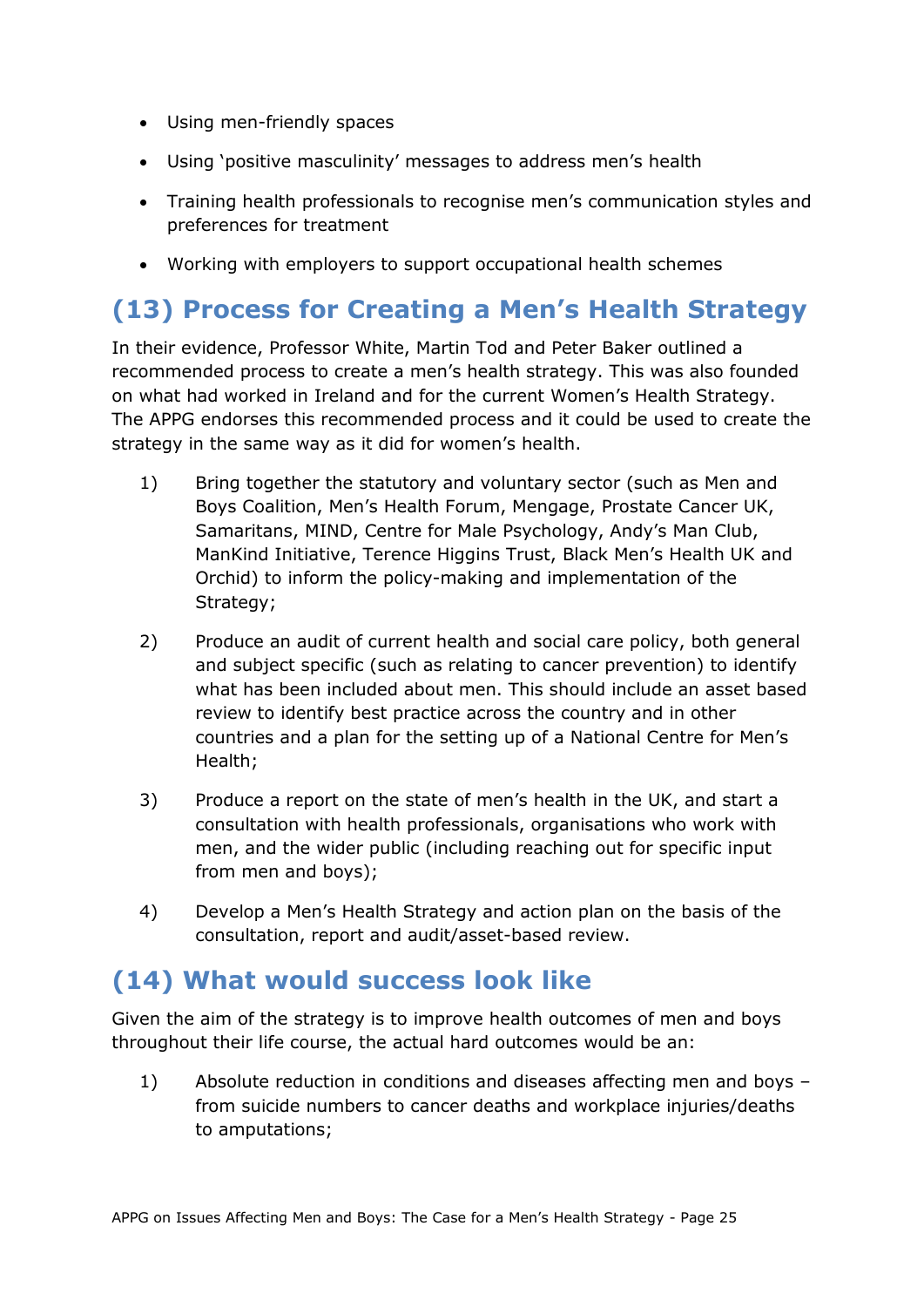- 2) Improvements in mortality rates and a closure of the mortality gap between men from different socio-economic backgrounds;
- 3) Increased numbers of men accessing health services especially primary care and mental health services.

In terms of qualitative outcomes, a successful Men's Health Strategy should also:

- 1) Provide a roadmap to health organisations, practitioners and professionals in the field, explaining what they need to do and how they need to go about supporting better men's health;
- 2) Catalyse increased health activity in specific areas like health promotion, occupational workplace health and community development;
- 3) Lead to the identification of mental health as a priority area and provide leverage for expanding mental health work;
- 4) Encourage the development of further work in men's health;
- 5) Lead to the creation of a blueprint and a resource for practitioners for on-going policy development;
- 6) Set the research agenda for men's health that is multidisciplinary;
- 7) Lead to the creation of a National Centre for Men's Health.

Together these will lead to the 'Healthier, Happier and More Productive Society' which is the aim of the Strategy.

# <span id="page-25-0"></span>**Part 4: Conclusions and Recommendations**

#### **(a) Conclusions**

After hearing from national and international health experts featured in the first APPG Report ('A Boy Today') and for this report, it is clear that there is a need for a Men's Health Strategy in England, and across all other nations in the UK.

This would benefit not just men and boys themselves, it would benefit women and girls who they share their lives and society with.

It would benefit the health system through reducing demand and costs especially in emergency/critical care. It benefits employers through less sickness and increased productivity. It would also benefit society more widely for men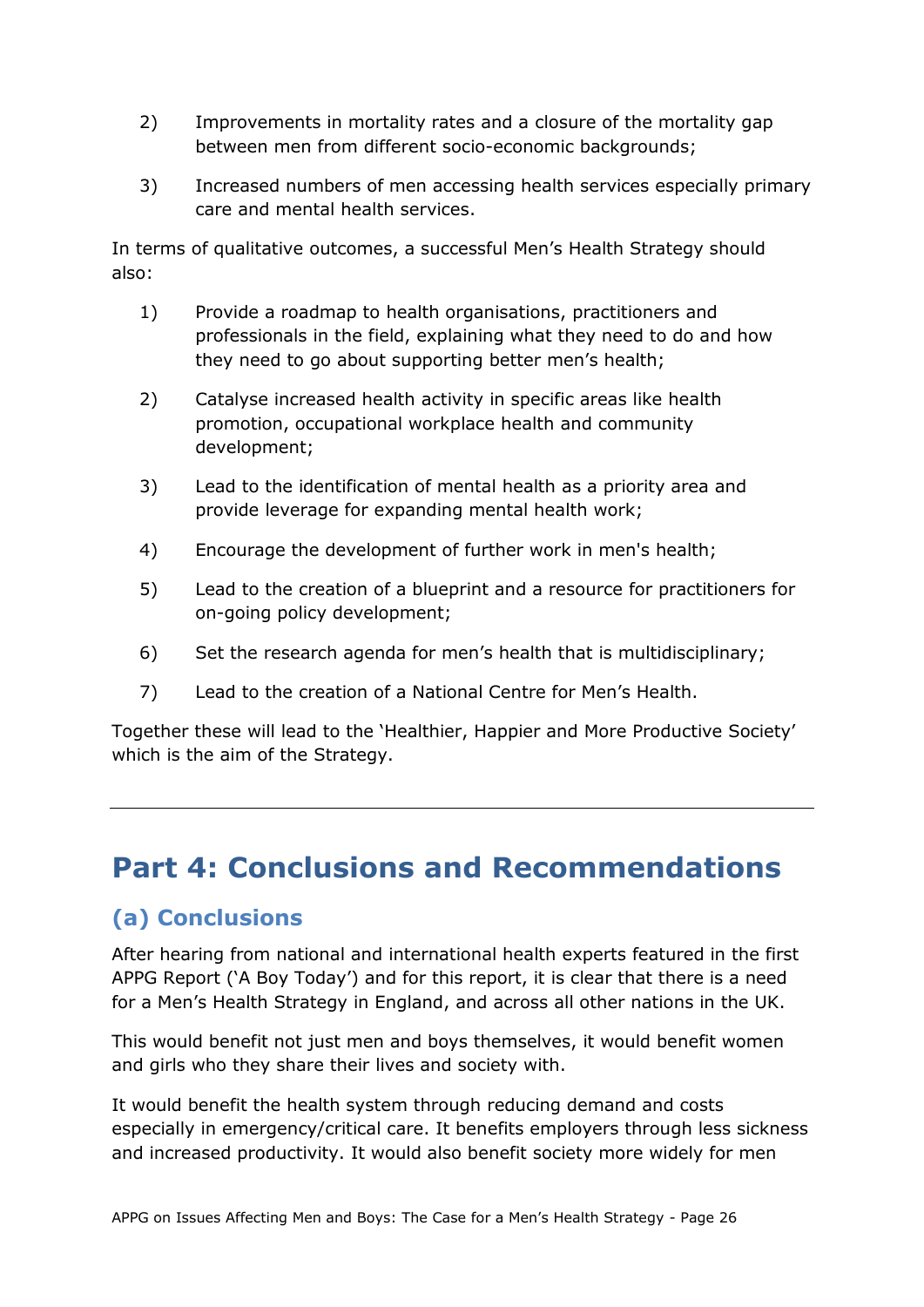and boys to be healthier, happier and productive. It therefore is a moral issue as well as a practical health issue.

Given the evidence and the growing number of other organisations supporting the need for a Men's Health Strategy, it is incumbent on the Government and its agencies to start the process. A Men's Health Strategy, is not a radical notion (even less so in context of the launch of a Women's Health Strategy), it is becoming more common the world over.

This report, its findings and recommendations are a distillation of the views put forward by the experts. It does not mean all witnesses and experts agree with all points or recommendations.

### **(b) Policy Recommendations**

| $\mathbf{1}$   | We fully support and endorse the creation of a Men's Health Strategy in       |  |
|----------------|-------------------------------------------------------------------------------|--|
|                | England.                                                                      |  |
| 2              | The Government should start the process (an outline process has been          |  |
|                | included in this report) by June 2022, or soon after the Women's Health       |  |
|                | Strategy is launched (if that is earlier). It should aim to complete and      |  |
|                | publish a Men's Health Strategy by Summer 2023.                               |  |
| 3              | The Government should build on the work of the wider Men's Health             |  |
|                | Strategy campaign led by the Men's Health Forum. This includes full           |  |
|                | engagement with national and international men's health experts as well as    |  |
|                | hearing from men and boys themselves.                                         |  |
| $\overline{4}$ | We support the aims, strategy and strategic principles behind a Men's         |  |
|                | Health Strategy that the experts put forward, including being founded on      |  |
|                | the positive 'What Works' approach, not a deficit model approach.             |  |
| 5              | There must be clear and visible accountability for delivering improvements    |  |
|                | in men's health including a Government Minister with responsibility; a Men's  |  |
|                | Health Ambassador; a specific strand of work within the Office for Health     |  |
|                | Improvement and Disparities; specific accountabilities for local authorities, |  |
|                | NHS Integrated Care Partnerships and mental health trusts.                    |  |
| 6              | Increased funding for multidisciplinary research into men's health.           |  |
| $\overline{7}$ | There must be clear national and local quantitative and qualitative targets   |  |
|                | for improving men's health.                                                   |  |
| 8              | The creation of a National Centre for Men's Health.                           |  |
| 9              | A Men's Health Strategy should be included and be a key driver in the         |  |
|                | Government's forthcoming White Paper on Health Disparities in England.        |  |
|                |                                                                               |  |

### <span id="page-26-0"></span>**Annex 1: List of speakers and presentations**

Martin Tod (Chief Executive, Men's Health Forum): A briefing on male health disadvantage statistics.